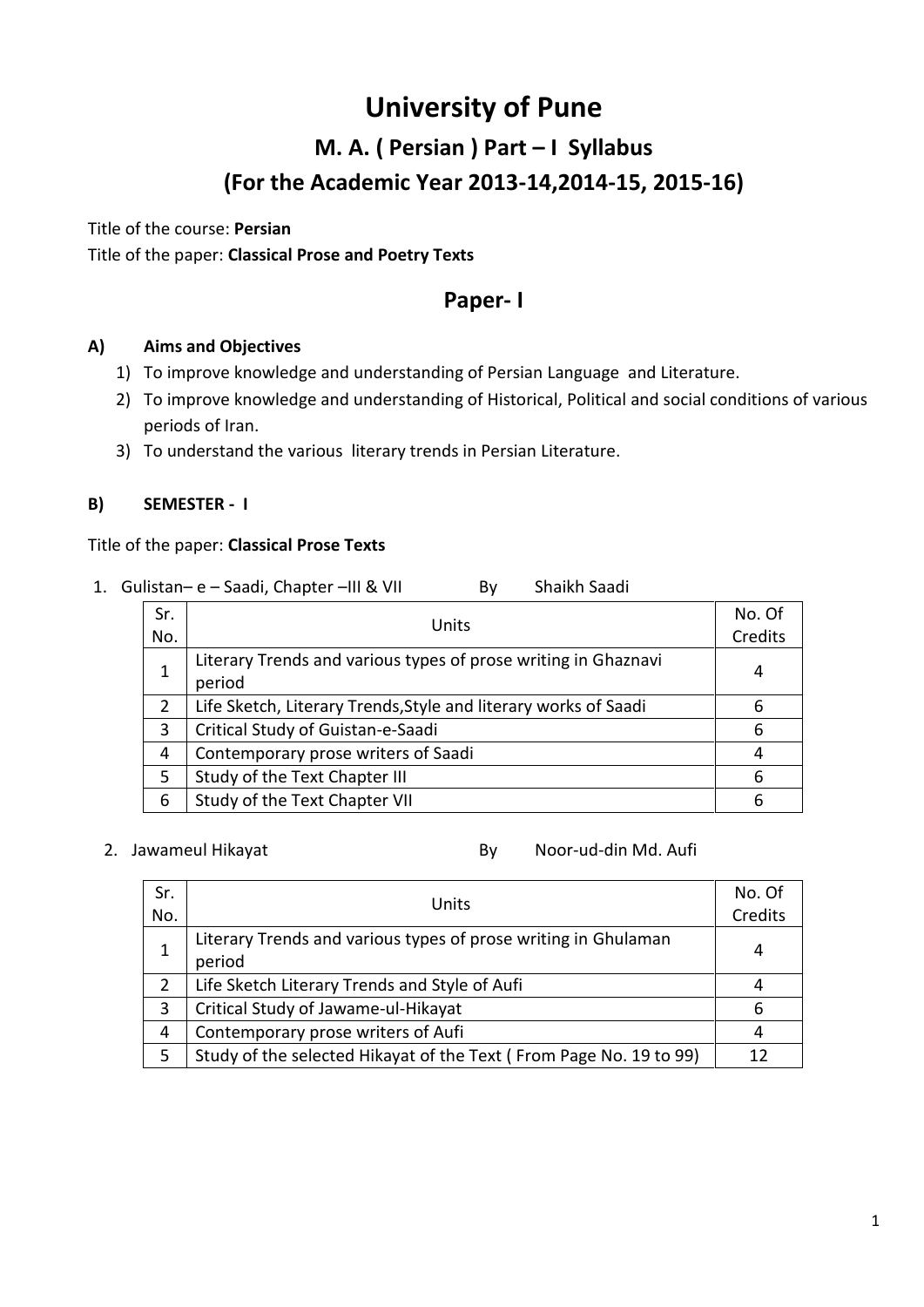|     | In semester Assessment  |       |  |  |
|-----|-------------------------|-------|--|--|
| Sr. | Details                 | Marks |  |  |
| No. |                         |       |  |  |
| 1   | <b>Two Written Test</b> | 30    |  |  |
| 2   | Library Notes           | 10    |  |  |
| 3   | Assignments             | 10    |  |  |
|     | 50                      |       |  |  |

### **Pattern of Question paper for End Semester Examination for Semester-I**

| Duration: Two Hours              |                                                                          | Maximum Marks: 50 |    |  |
|----------------------------------|--------------------------------------------------------------------------|-------------------|----|--|
| <b>Number of Questions: Five</b> |                                                                          |                   |    |  |
| Q.1:                             | Development of Persian prose writing.                                    |                   | 10 |  |
| Q.2:                             | Translation of the Passages (Two out of Three)                           |                   | 10 |  |
| Q.3:                             | Questions on text book (Gulistran e Saadi: Chapt $3^{rd}$ and $7^{th}$ ) |                   | 10 |  |
| Q.4:                             | Questions on text book (Jawameul Hikayat)                                |                   | 10 |  |
| Q.5:                             | Short note on authors. (Two out of Four)                                 |                   | 10 |  |

----------------------

Total 50 Marks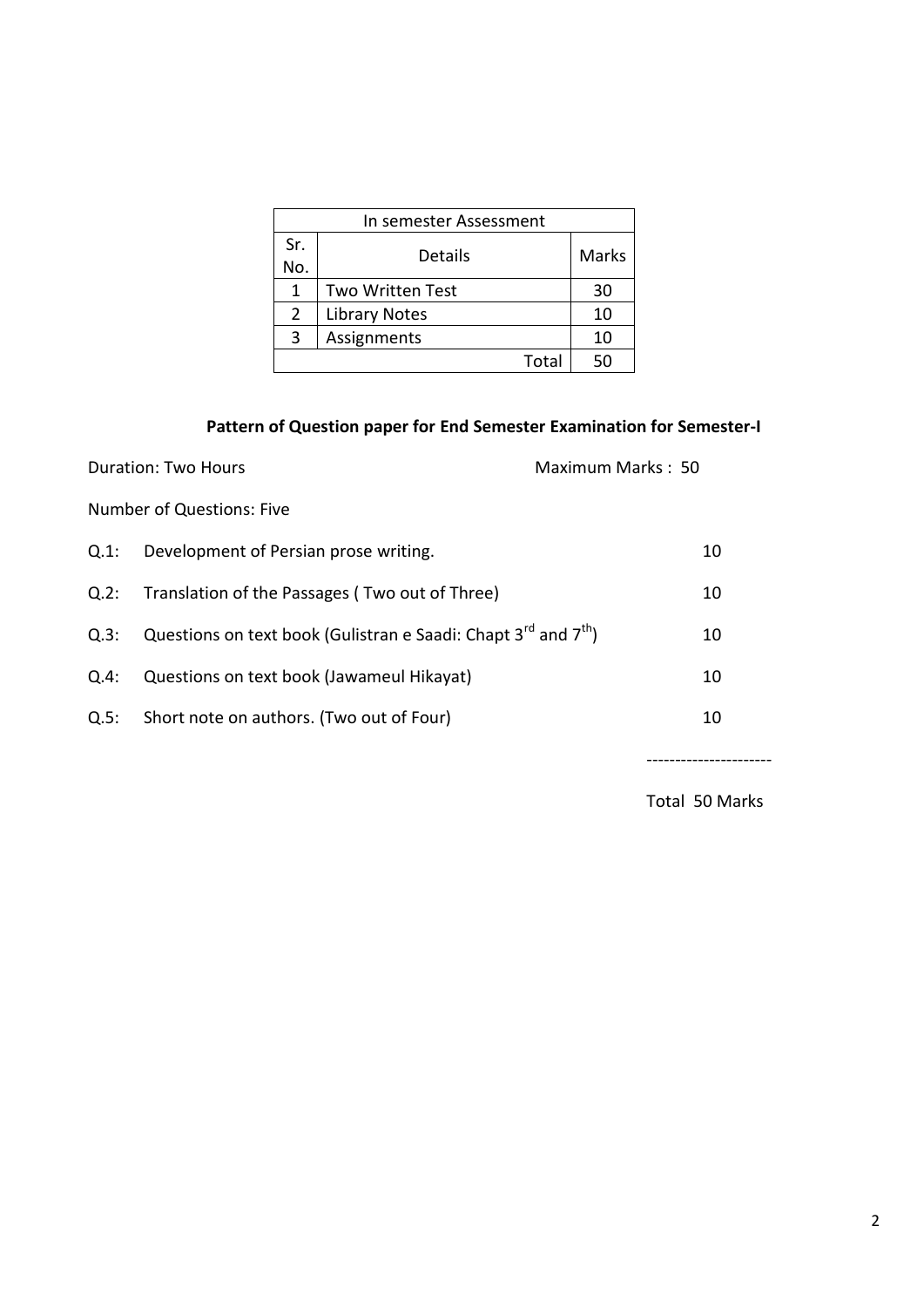#### **Semester - II: Classical Poetry Text**

A) Qasaaed:

| i) Dar Madah Ameer Abu Muzaffar Ahemad Bin Mohammad | By Furkhi |
|-----------------------------------------------------|-----------|
| ii) Qaseeda No. 2 and 5                             | By Qaani  |

| Sr.<br>No.    | Units                                                            | No. Of<br>Credits |
|---------------|------------------------------------------------------------------|-------------------|
|               | Chronological Development of Qaseeda in Persian Poetry           |                   |
| $\mathcal{P}$ | Qaseeda as a Form of Literature                                  |                   |
| 3             | Life Sketch, Literary Trends, Literary Works and Style of Furkhi |                   |
| 4             | Life Sketch, Literary Trends, Literary Works and Style of Qaani  |                   |
| 5             | Explanation and Translation on the selected Qaseeda's            |                   |

#### B) Ghazlyat

| i) Ghazlyat e Khusrao Dehelvi    |                     |
|----------------------------------|---------------------|
| From Intekhab e Adbyat e Farsi   | (First FiveGhazals) |
| Edited by: Mohd. ZakiulHag       |                     |
| Published by: LalaRaamNaraenLal, | Allahabad.          |

ii) Kulliyat- e -Ghalib

Edited by : Ameer Hasan Noorani

Published: Raja Ram Kumar Book Depo.

Waris press, MunshiNawalKishorLakhnau

RadeefAlif, First Five Ghazals

iii) Hafiz: First fifteen(15) Ghazals, Radeef Alif.

| Sr. | Units                                                             | No. Of  |
|-----|-------------------------------------------------------------------|---------|
| No. |                                                                   | Credits |
| 1   | Ghazal as a Form of literature                                    |         |
| 2   | Life Sketch, Literary Trends and Works and Style of Aamir Khusrao |         |
| 3   | Life Sketch, Literary Trends, Literary Works and Style of Ghalib  |         |
| 4   | Life Sketch, Literary Trends, Literary Works and Style of Hafiz   |         |
| 5   | Explanation and Translation on the selected Ghazals               |         |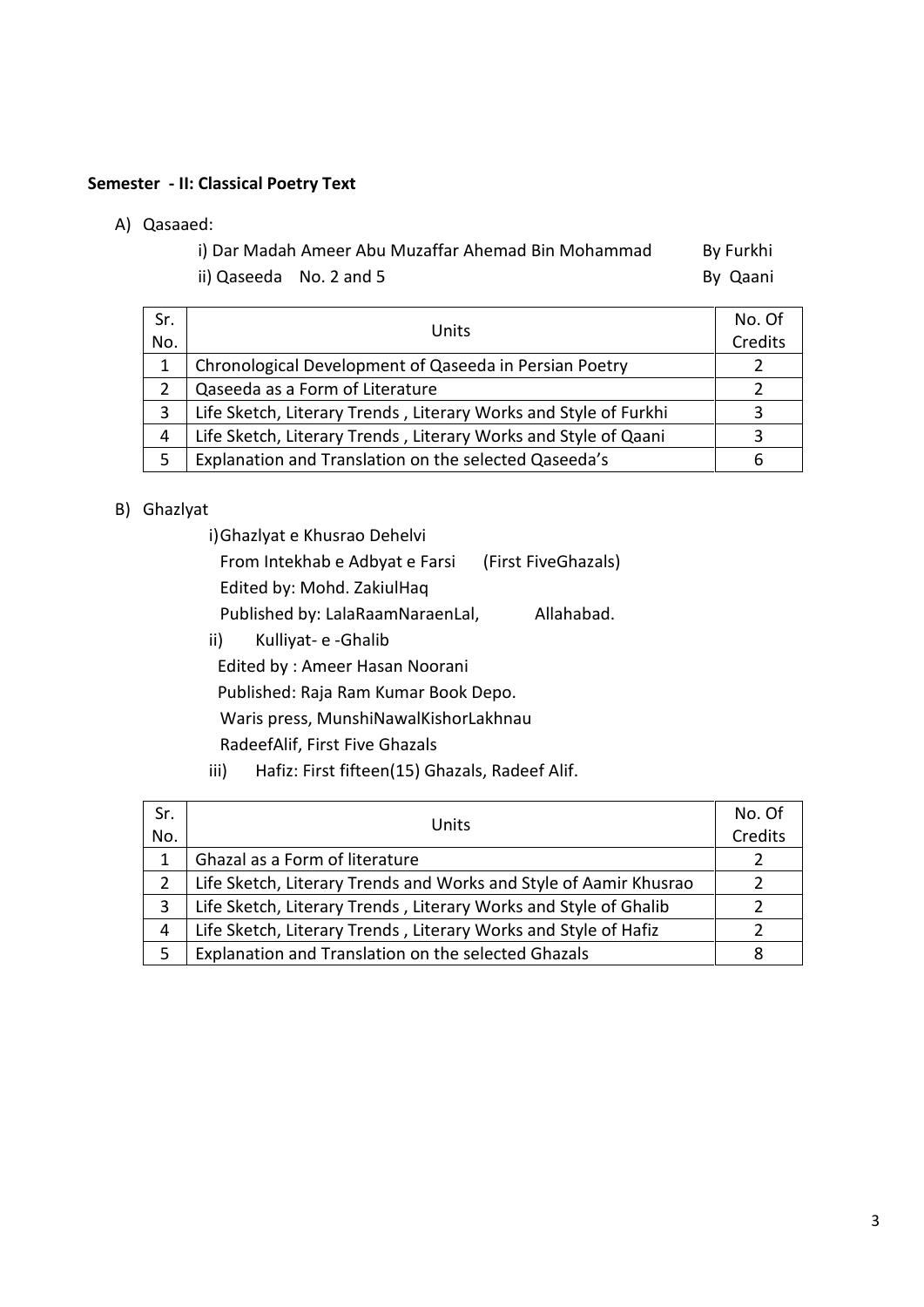| In semester Assessment |                         |    |  |
|------------------------|-------------------------|----|--|
| Sr. No.                | Marks                   |    |  |
|                        | <b>Two Written Test</b> | 30 |  |
| 2                      | <b>Short Quizzes</b>    | 10 |  |
| κ                      | <b>Extension Work</b>   | 10 |  |
|                        | Total                   | 50 |  |

#### **Pattern of Question Paper for End Semester Examination for Semester-II**

| Duration: Two hours                                                      |                                    |  | Maximum marks: 50       |                |
|--------------------------------------------------------------------------|------------------------------------|--|-------------------------|----------------|
| <b>Number of Questions: Five</b>                                         |                                    |  |                         |                |
| $Q.1$ :                                                                  | Questions on Qaseeda.              |  |                         | 10             |
| Q.2:                                                                     | Questions on poets                 |  |                         | 10             |
| Q.3:                                                                     | Questions on Ghazal.               |  |                         | 10             |
| Q.4:                                                                     | Short questions.(Two out of Three) |  |                         | 10             |
| Explanation and Translation of the couplets. (Five out of Seven)<br>Q.5: |                                    |  | 10                      |                |
|                                                                          |                                    |  |                         |                |
|                                                                          |                                    |  |                         | Total 50 marks |
|                                                                          | *List of reference books           |  |                         |                |
| 1) Qaani - wa-Qaseeda Nigari-e-Ou<br>By                                  |                                    |  | Dr.NaseerAhemadSiddiqui |                |
| 2) Tareekh-e-Adbiyat-e-Iran<br>RazaZadehShafaque<br>By                   |                                    |  |                         |                |
| 3) Hindustani Farsi AdabKaIrtequa<br>SayyadAmeerHasanAbidi<br>By         |                                    |  |                         |                |

- 4)Khusrov Ki Kamaliyat **By** Shaeelurrahman
- 
- 
- 
- 5) AmeerKhusrov **By** SayyadSulemanMadni

**\*\*\*\*\*\*\*\*\*\*\*\*\*\*\*\*\*\*\*\*\*\*\*\*\*\*\*\*\*\*\*\*\*\*\*\*\*\*\*\*\***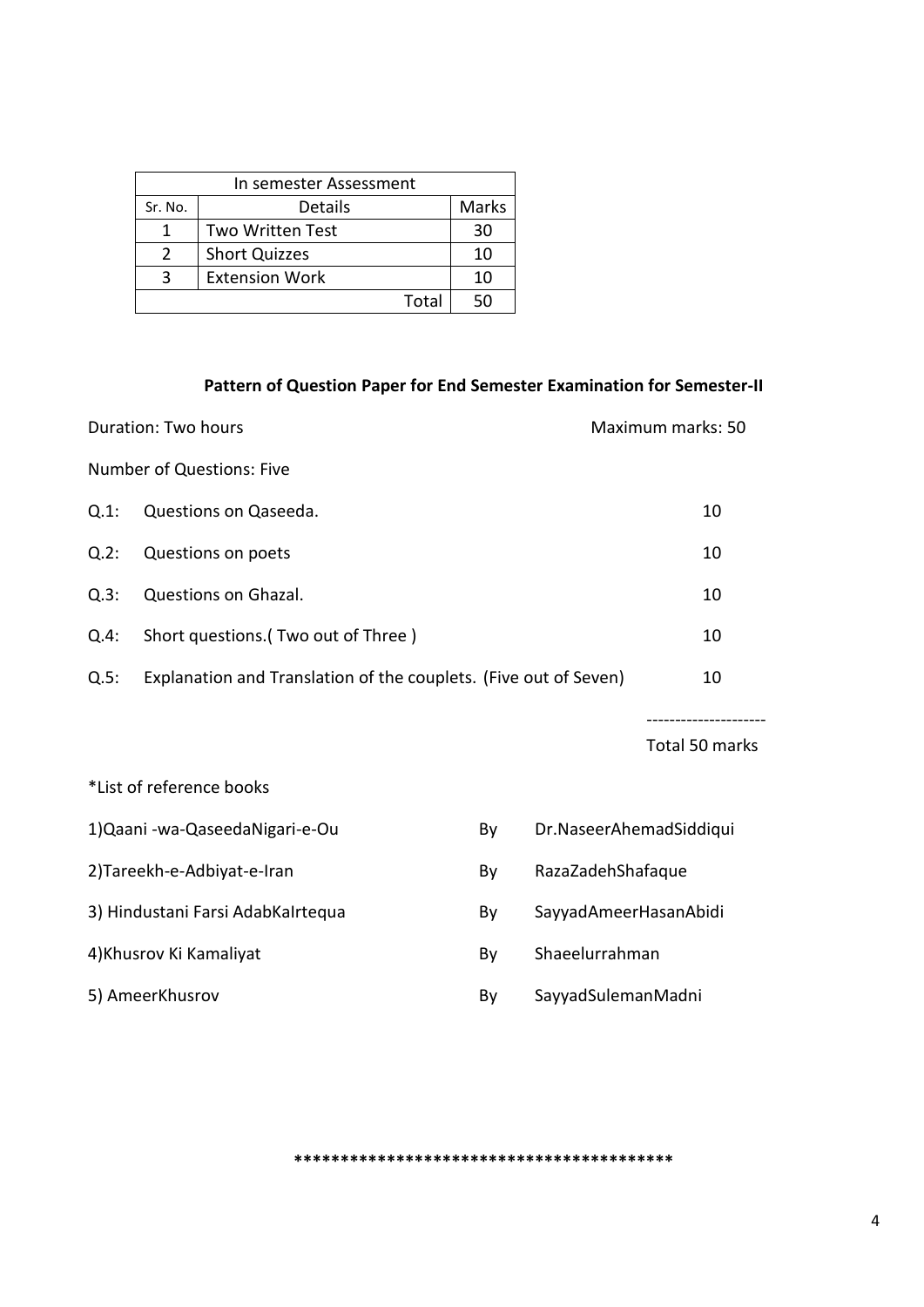## **M. A. ( Persian ) Part – I Syllabus (For the Academic Year 2013-14,2014-15, 2015-16)**

Title of the course**: Persian** Title of the paper**: Classical Prose Texts (Iranian)**

## **Special Paper - II**

#### **A) Aims and Objectives**

- 1) To improve knowledge and understanding of Persian Language and Literature.
- 2) To improve knowledge and understanding of Historical, Political, Cultural and social conditions of various periods of Iran and India.
- 3) To understand the literary trends in Persian literature.

#### **B) SEMESTER - I**

#### Title of the paper:**Classical Prose Text(Iranian)**

|     | Chahar Magala                                                    | bv    | Nizami Uruzi Samarqandi                                               |         |
|-----|------------------------------------------------------------------|-------|-----------------------------------------------------------------------|---------|
| Sr. |                                                                  | Units |                                                                       | No. Of  |
| No. |                                                                  |       |                                                                       | Credits |
|     |                                                                  |       | Literary Trends and various types of prose writing in Seljuque period | 4       |
| 2   | Life Sketch Literary Trends and Style of Nizami Uruzi Samargandi |       |                                                                       | 4       |
| 3   | Contemporary prose writers of Nizami Uruzi Samargandi            |       |                                                                       | 4       |
| 4   | Critical Study of Chahar Magala                                  |       |                                                                       | 6       |
| 5   | Study of the Text                                                |       | (Explanation and Translation)                                         | 14      |

| In semester Assessment |                      |              |  |  |
|------------------------|----------------------|--------------|--|--|
| Sr.                    | Details              |              |  |  |
| No.                    |                      | <b>Marks</b> |  |  |
| 1                      | Two Written Test     | 30           |  |  |
| 2                      | <b>Library Notes</b> | 10           |  |  |
| 3                      | Assignments          | 10           |  |  |
|                        | Total                |              |  |  |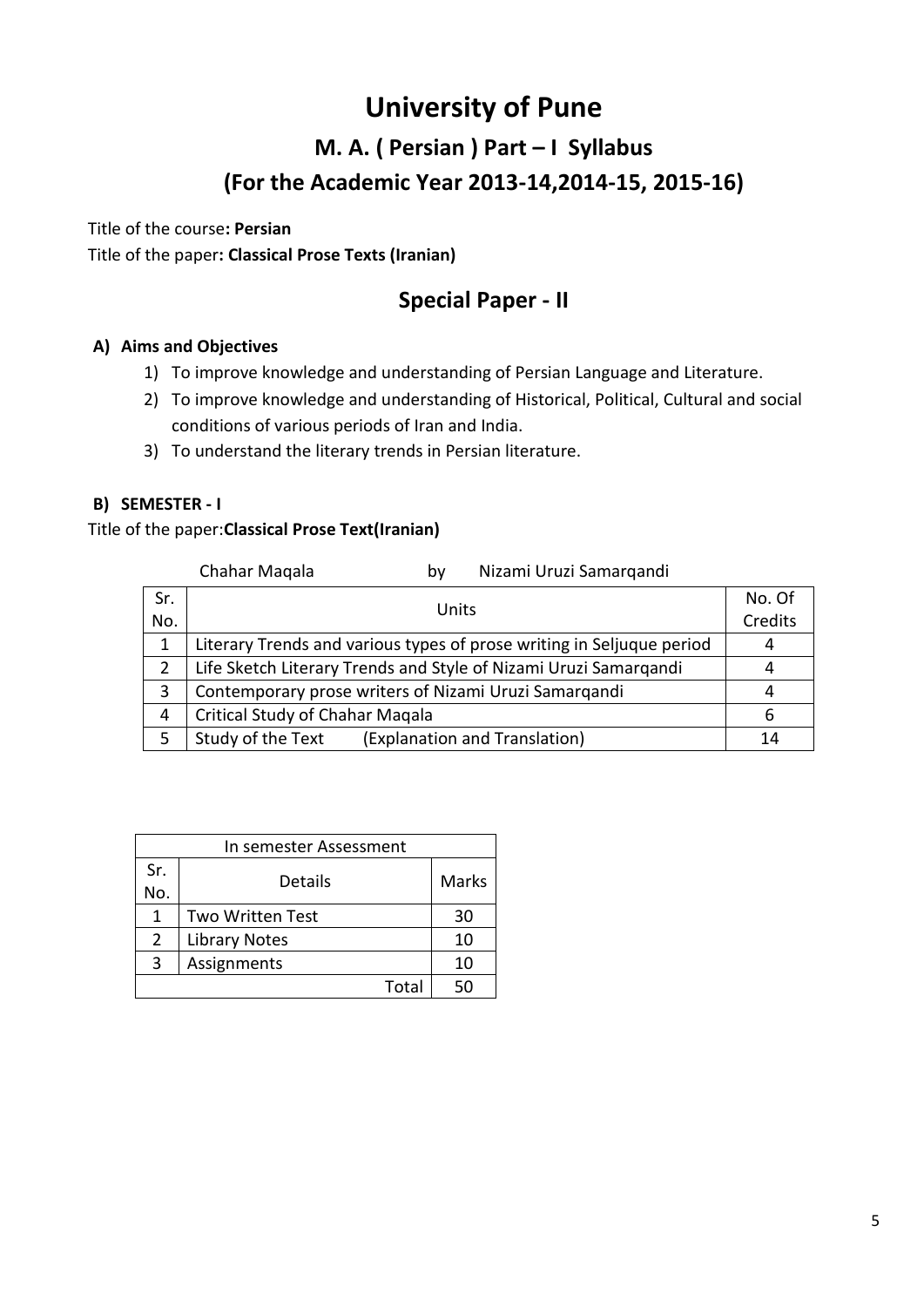### **Pattern of Question paper for End Semester Examination for semester-I**

| Duration: Two Hours |                                               | Maximum marks: 50 |
|---------------------|-----------------------------------------------|-------------------|
|                     | Number of Questions: five                     |                   |
| $Q.1$ :             | Development of Persian prose.                 | 10                |
| Q.2:                | Questions on Chahar Magala.                   | 10                |
| Q.3:                | Questions on author.                          | 10                |
| Q.4:                | Translation of the Passage (two out of three) | 10                |
| Q.5:                | Short Questions (two out of four)             | 10                |
|                     |                                               |                   |

Total 50 Marks

#### **Semester- II**

### Title of the paper: **Classical Prose Text (Indian)**

| Muntakhabut Tawareekh | by | Badayuni |
|-----------------------|----|----------|
|-----------------------|----|----------|

| Sr.<br>No. | Units                                                                 | No. Of<br>Credits |
|------------|-----------------------------------------------------------------------|-------------------|
| 1          | Literary Trends and various types of prose writing in Mughal period   |                   |
| 2          | Life Sketch Literary Trends and Style of Badayuni                     | 4                 |
| 3          | Contemporary prose writers of Badayuni                                | 4                 |
| 4          | Critical Study of Muntakhabut Tawareekh                               | 6                 |
| 5          | Study of the Selected Topics of the Text(Explanation and Translation) | 14                |

| In semester Assessment |                         |       |  |
|------------------------|-------------------------|-------|--|
| Sr. No.                | Details                 | Marks |  |
|                        | <b>Two Written Test</b> | 30    |  |
| $\mathcal{L}$          | <b>Short Quizzes</b>    | 10    |  |
| З                      | <b>Extension Work</b>   | 10    |  |
|                        | Total                   | הה    |  |

### **Pattern of Question paper for End Semester Examination for Semester - II**

Duration: Two Hours **Maximum marks** 50

Number of Questions: Five

| Q.1: Development of Persian prose.                 | 10 |
|----------------------------------------------------|----|
| Questions on Muntakhaabut Tawareekh.               | 10 |
| Questions on author.                               | 10 |
| Q.4: Translation of the Passage (two out of three) | 10 |
| Q.5: Short Questions (two out of four)             | 10 |
|                                                    |    |
|                                                    |    |

Total 50 Marks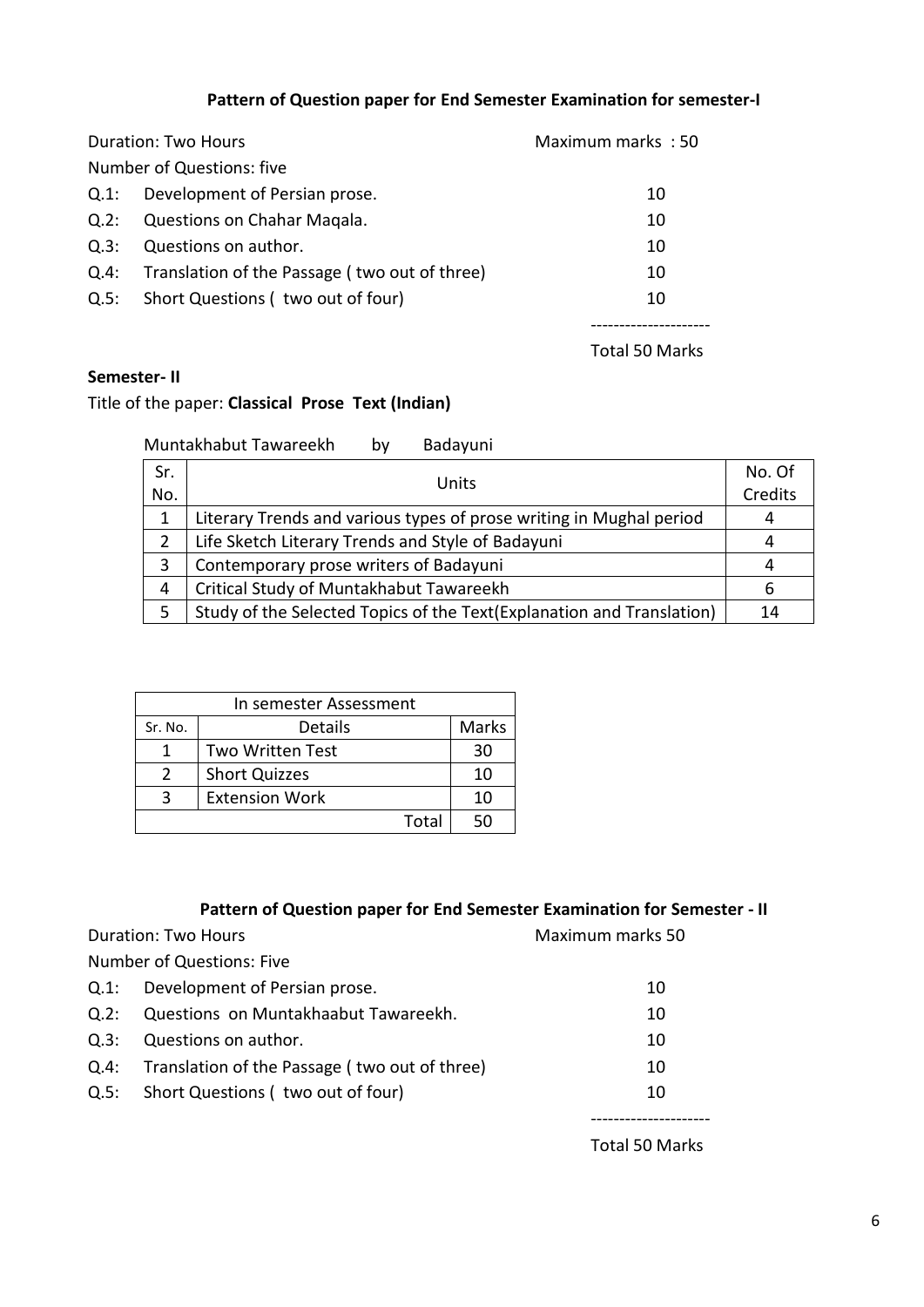\*List of reference books.

- 1) Tareekh-e-Adbiyata-e-Iran By RazaZadahShafaque
- 2) Litrary History of Persian By E. G. Brawne
- 3) Iran SadiyonKeAaeene Main By By A. L. Ishrat
- 4) FarseNaser Ki Tareekh By Dr.ZabiullahSafa

- 
- 
- 

Translated by Dr.Shareef Husain Qasmi

**\*\*\*\*\*\*\*\*\*\*\*\*\*\*\*\*\*\*\*\*\*\*\*\*\*\*\*\*\*\*\*\*\*\*\*\*\*\*\*\*\*\*\*\*\*\*\*\*\***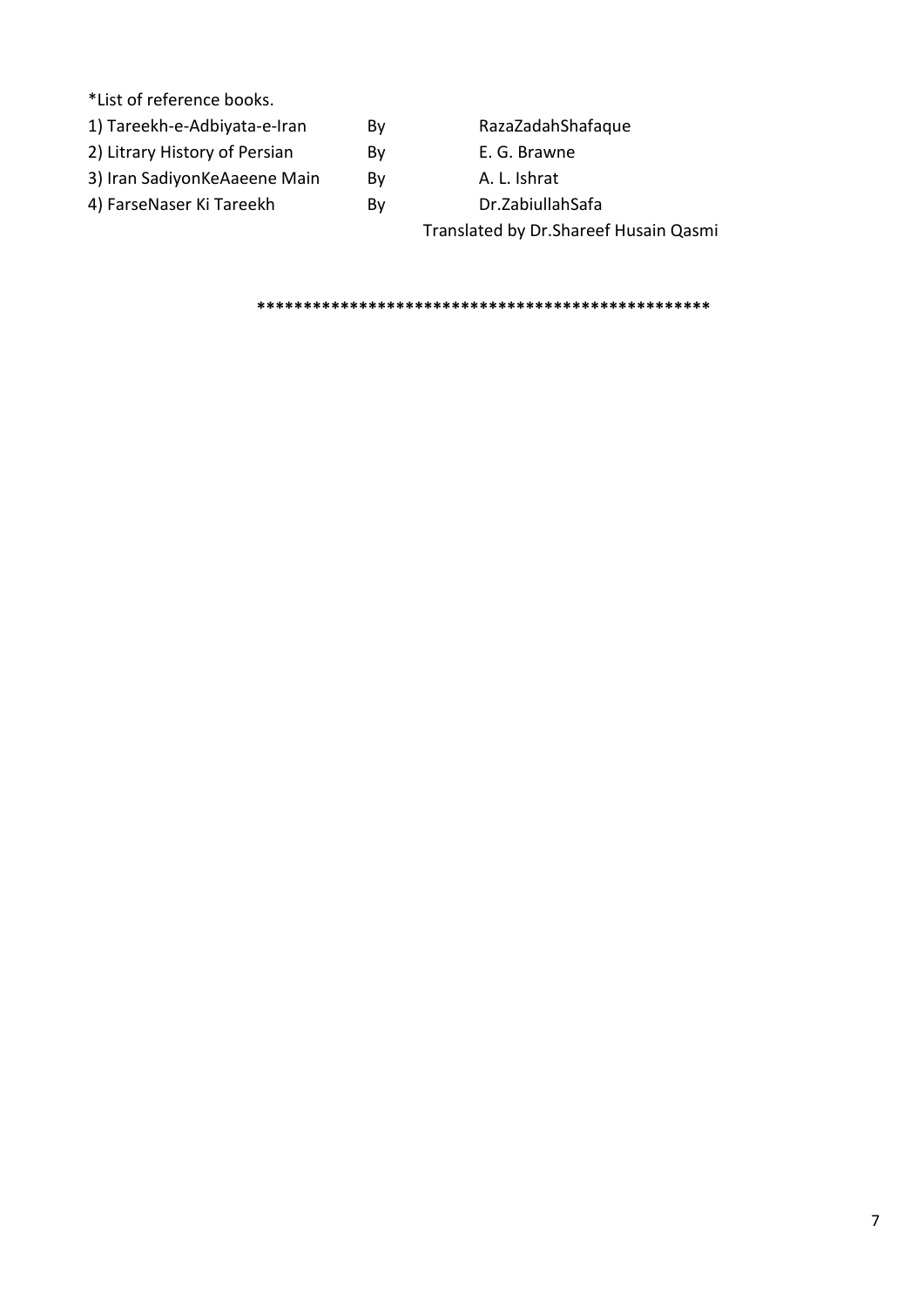## **M. A. ( Persian ) Part – I Syllabus (For the Academic Year 2013-14,2014-15, 2015-16)**

## Title of the course: **Persian** Title of the paper: **History of Persian Literature**

## **Special Paper- III**

### **A) Aims and Objectives:**

- I) To acquaint the pupils with various literary trends of Persian literature.
- II) To improve critical and thought provoking abilities among the pupils.
- III) To make the students aware of the Political and social conditions of various period and history of Persian language.
- IV) To develop the skill of comparative study and writing.

### **B) SEMESTER- I**

#### Title of the paper: **History of Persian Literature**

1) From Advent of Islam up to Seljuqui period (Iran)

| Sr. | Units                                                               | No. Of |
|-----|---------------------------------------------------------------------|--------|
| No. |                                                                     |        |
|     | Literary Poetic Trends (Qaseeda, Mathnavi and Ghazal) from          |        |
| 1   | Taheriya period to seljuqui period                                  | 4      |
|     | Chronological Development of Prose Writing from Taheriya period     |        |
| 2   | to seljuqui period                                                  | 4      |
|     | Study of Eminent Poets of the said Poetic Form of Literature of the |        |
| 3   | said period                                                         | 4      |
| 4   | Study of Eminent Prose writers of the said period                   |        |

#### 2) From QutbuddinAibak upto Lodhi Dynasty (India)

| Sr. |                                                                     | No. Of  |  |
|-----|---------------------------------------------------------------------|---------|--|
| No. | Units                                                               | Credits |  |
| 1   | Literary Poetic Trends (Qaseeda, Mathnavi and Ghazal) from          |         |  |
|     | QutbuddinAibak upto Lodhi Dynasty                                   |         |  |
| 2   | Chronological Development of Prose Writing from QutbuddinAibak      |         |  |
|     | upto Lodhi Dynasty                                                  |         |  |
| 3   | Study of Eminent Poets of the said Poetic Form of Literature of the |         |  |
|     | said period                                                         | 4       |  |
| 4   | Study of Eminent Prose writers of the said period                   |         |  |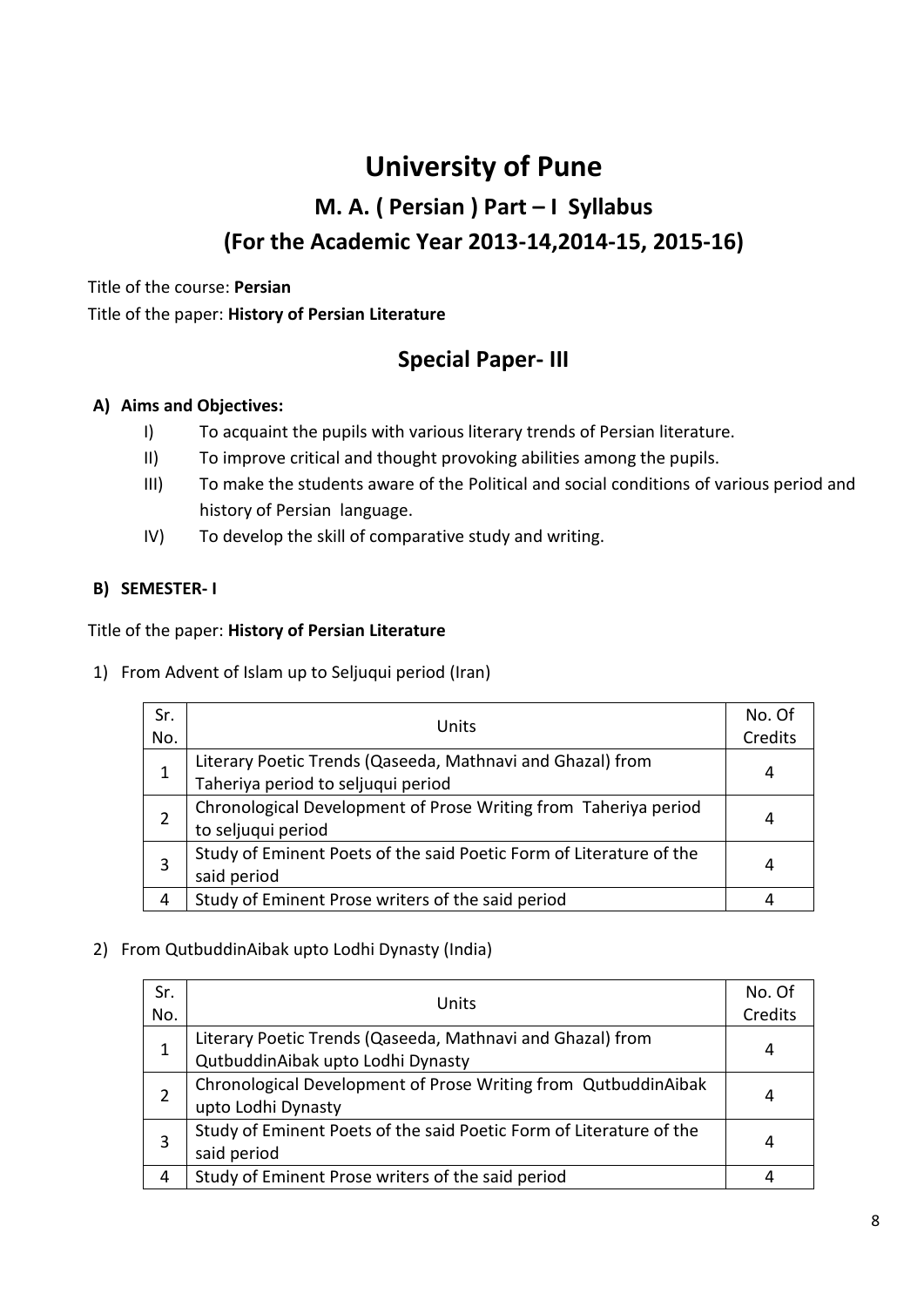| Sr. | Details                 | Marks |
|-----|-------------------------|-------|
| No. |                         |       |
| 1   | <b>Two Written Test</b> | 30    |
| 2   | <b>Library Notes</b>    | 10    |
| 3   | Assignments             | 10    |
|     | Total                   | 5Λ    |

#### **Pattern of Question paper for End Semester Examination for semester - I**

| Maximum marks: 50<br><b>Duration: Two Hours</b> |                                                                                 |                       |
|-------------------------------------------------|---------------------------------------------------------------------------------|-----------------------|
|                                                 | Number of Questions: five                                                       |                       |
| $Q.1$ :                                         | Social, political and literary conditions Taheri, Saffari, Samani, Ghaznavi     |                       |
|                                                 | and Seljuqui period.                                                            | 10                    |
| Q.2:                                            | Social, political and literary conditions of the period from Qutbuddin Aibak to |                       |
|                                                 | Lodhi period.                                                                   | 10                    |
| Q.3:                                            | Life and works of eminent poets and prose writers of the period.                | 10                    |
| Q.4:                                            | Question on poetic forms.                                                       | 10                    |
| Q.5:                                            | short notes on prescribed Persian literature. (two out of four)                 | 10                    |
|                                                 |                                                                                 | <b>Total 50 Marks</b> |

#### **Semester - II**

1) From Tatari upto Modern period (Iran)

| Sr.<br>No. | Units                                                                                       | No. Of<br>Credits |
|------------|---------------------------------------------------------------------------------------------|-------------------|
|            | Literary Poetic Trends (Qaseeda, Mathnavi, Ghazal and Nazm) from<br>Tatari to Modern period | 4                 |
|            | Chronological Development of Prose Writing from Tatari to Modern<br>period                  | 4                 |
| 3          | Study of Eminent Poets of the said Poetic Forms of Literature of the<br>said period         |                   |
| 4          | Study of Eminent Prose writers of the said period                                           |                   |

### 2) From Babar upto Modern period (India)

| Sr. | Units                                                               | No. Of |
|-----|---------------------------------------------------------------------|--------|
| No. |                                                                     |        |
| 1   | Literary Poetic Trends (Qaseeda, Mathnavi, Ghazal and Nazm) from    |        |
|     | Babar's Dynasty to Modern period                                    |        |
|     | Chronological Development of Prose Writing from Babar's Dynasty     |        |
|     | to Modern period                                                    |        |
| 3   | Study of Eminent Poets of the said Poetic Form of Literature of the |        |
|     | said period                                                         |        |
| 4   | Study of Eminent Prose writers of the said period                   |        |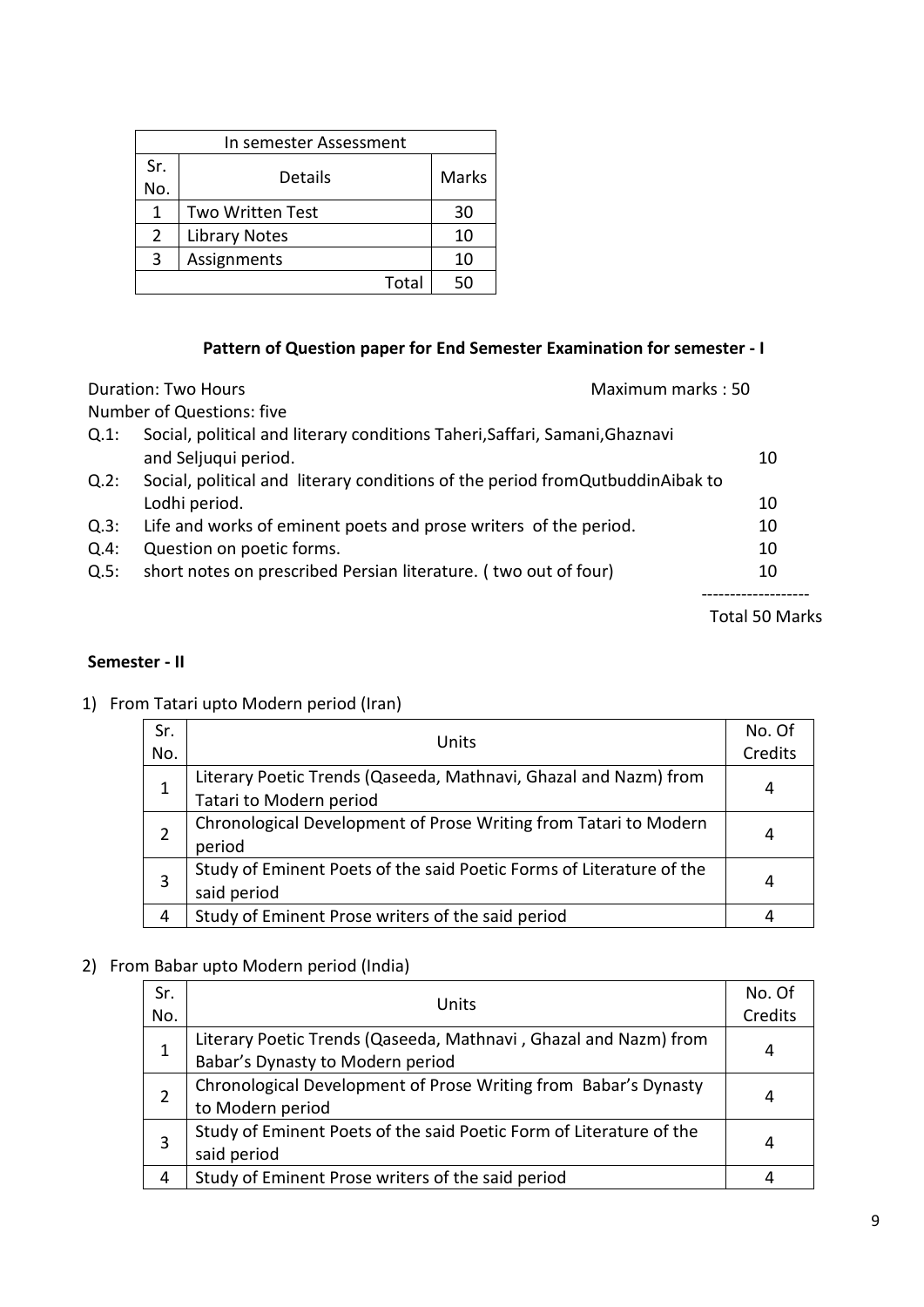| Sr. No.       | Details                 | Marks |
|---------------|-------------------------|-------|
|               | <b>Two Written Test</b> | 30    |
| $\mathcal{L}$ | <b>Short Quizzes</b>    | 10    |
|               | <b>Extension Work</b>   | 10    |
|               | Total                   |       |

#### **Pattern of Question paper for End Semester Examination for Semester - II**

Duration: Two hours **Maximum marks** : 50

Number of Questions: five

- 1. Eight questions may be asked and only Four questions should be attempted All questions carry equal marks.
- 2. One question on Short note . (Two out of Four) Each Short Note carry Five marks

\*List of reference books:

| 1) Tareekh e Adbiyat e Iran            | Bv | RazaZadehShafaque           |
|----------------------------------------|----|-----------------------------|
| 2) Literary History of Persia          | By | E.G. Brown                  |
| 3) Hindustani FarsiAdabkaIrtega        | Bv | SayyadAmeerHasanAbidi       |
| 4) Farsi AdabkaIrtgakiMukhtasarTareekh | Bv | Prof. ZabihullahSafa        |
|                                        |    | Translated by AndaleebZohra |
| 5) Jadeed Farsi ShairiKaAsriShaoor     | Bv | Dr. Md. Shafi Khan          |
|                                        |    |                             |

**\*\*\*\*\*\*\*\*\*\*\*\*\*\*\*\*\*\*\*\*\*\*\*\*\*\*\*\*\*\*\*\*\*\*\*\*\*\*\*\*\***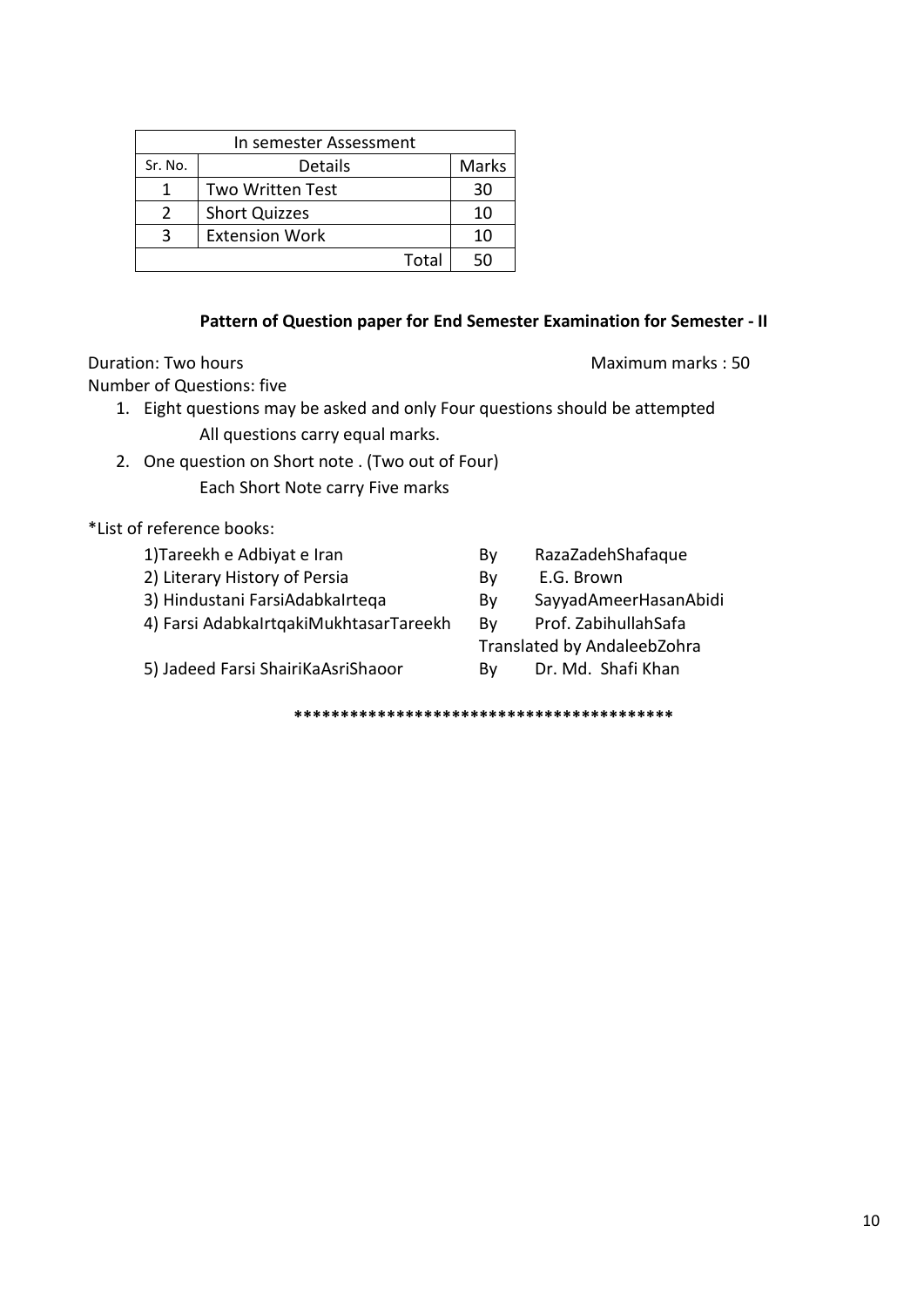## **M. A. ( Persian ) Part – I Syllabus (For the Academic Year 2013-14,2014-15, 2015-16)**

Title of the course**: Persian**

Title of the Paper: **Study of Two Texts in Modern Persian Poetry (Iranian and Indian) including points of Scholarships and criticism.**

## **Special Paper- IV**

#### **A) Aims and Objectives**

- I) To develop the comparative and thought provoking abilities among the pupils.
- II) To improve knowledge and understanding the literary trends and conditions of Modern periods of Iran and India.

III)

#### **B) SEMESTER I**

#### Title of the paper: **Selected Text in Modern Persian Poetry (Iranian)**

Seema- e-Sukhan By Prof. Mateen Ahmed Saba

| Sr.<br>No. | Units                                                 | No. Of<br>Credits |
|------------|-------------------------------------------------------|-------------------|
| 1          | Poetic Literary Trends of Modern Persian Poetry       | 4                 |
| 2          | Poetic Form of Literature (Ghazal, Mathnavi and Nazm) | 4                 |
| 3          | Critical appreciation of Seema -e- Sukhan             | 4                 |
| 4          | Study of Eminent Poets of the said period             |                   |
| 5          | Study of the Text<br>(Explanation and Translation)    |                   |

| In semester Assessment |                         |       |
|------------------------|-------------------------|-------|
| Sr.                    | Details                 | Marks |
| No.                    |                         |       |
| 1                      | <b>Two Written Test</b> | 30    |
| 2                      | <b>Library Notes</b>    | 10    |
| 3                      | Assignments             | 10    |
|                        | Total                   | 50    |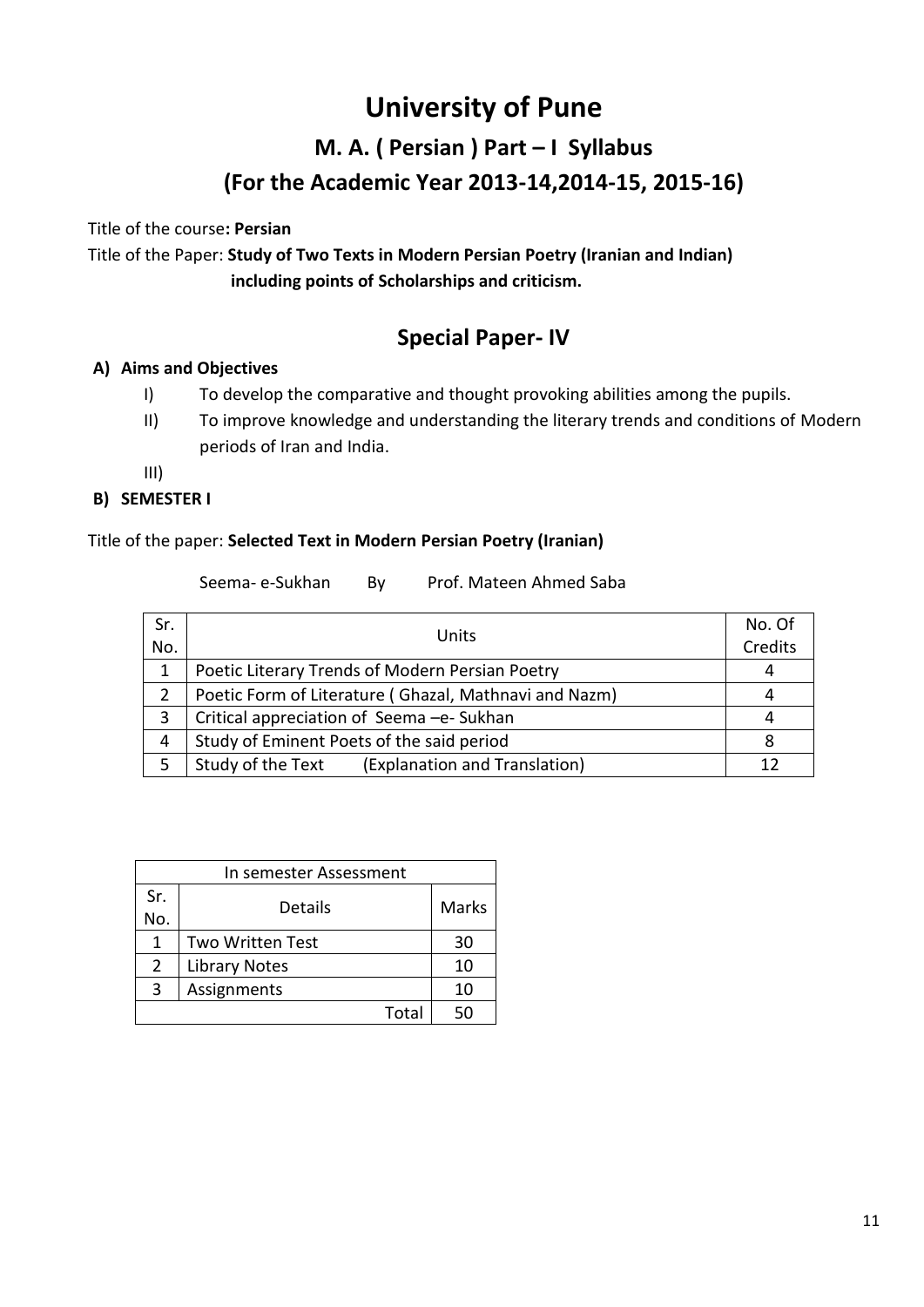### **Pattern of Question paper for End Semester Examination for Semester- II**

|      | Duration: Two hours                                          | Maximum marks: 50 |
|------|--------------------------------------------------------------|-------------------|
|      | Number of Questions: five                                    |                   |
| Q.1: | Questions on Modern Persian Poetry.                          | 10                |
| Q.2: | Questions on texts.                                          | 10                |
| Q.3: | Questions on poets on different topics.                      | 10                |
| Q.4: | Short Questions on Comparative study of contemporary poets.  | 10                |
| Q.5: | Explanation and Translation of couplets. (Five out of Seven) | 10                |
|      |                                                              |                   |

Total 50 Marks

#### **Semester- II**

### Title of the paper: **Selected Text in Modern Persian Poetry (Indian)**

Rumooz - e - Bekhudi By Iqbal

| Sr. | Units                                                                | No. Of |
|-----|----------------------------------------------------------------------|--------|
| No. |                                                                      |        |
|     | Poetic Literary Trends of Modern Persian Poetry                      | 4      |
|     | Poetic Form of Literature (Ghazal, Mathnavi and Nazm)                | 4      |
|     | Life Sketch Literary Trends and Style of Iqbal                       | 4      |
| 4   | Critical Study of Poetic Art and Appreciation of the Poetry of Iqbal | 8      |
|     | Study of the Text<br>(Explanation and Translation)                   | 12     |

| In semester Assessment |                         |       |
|------------------------|-------------------------|-------|
| Sr. No.                | Details                 | Marks |
|                        | <b>Two Written Test</b> | 30    |
| $\mathcal{P}$          | <b>Short Quizzes</b>    | 10    |
| ς                      | <b>Extension Work</b>   | 10    |
|                        | Total                   |       |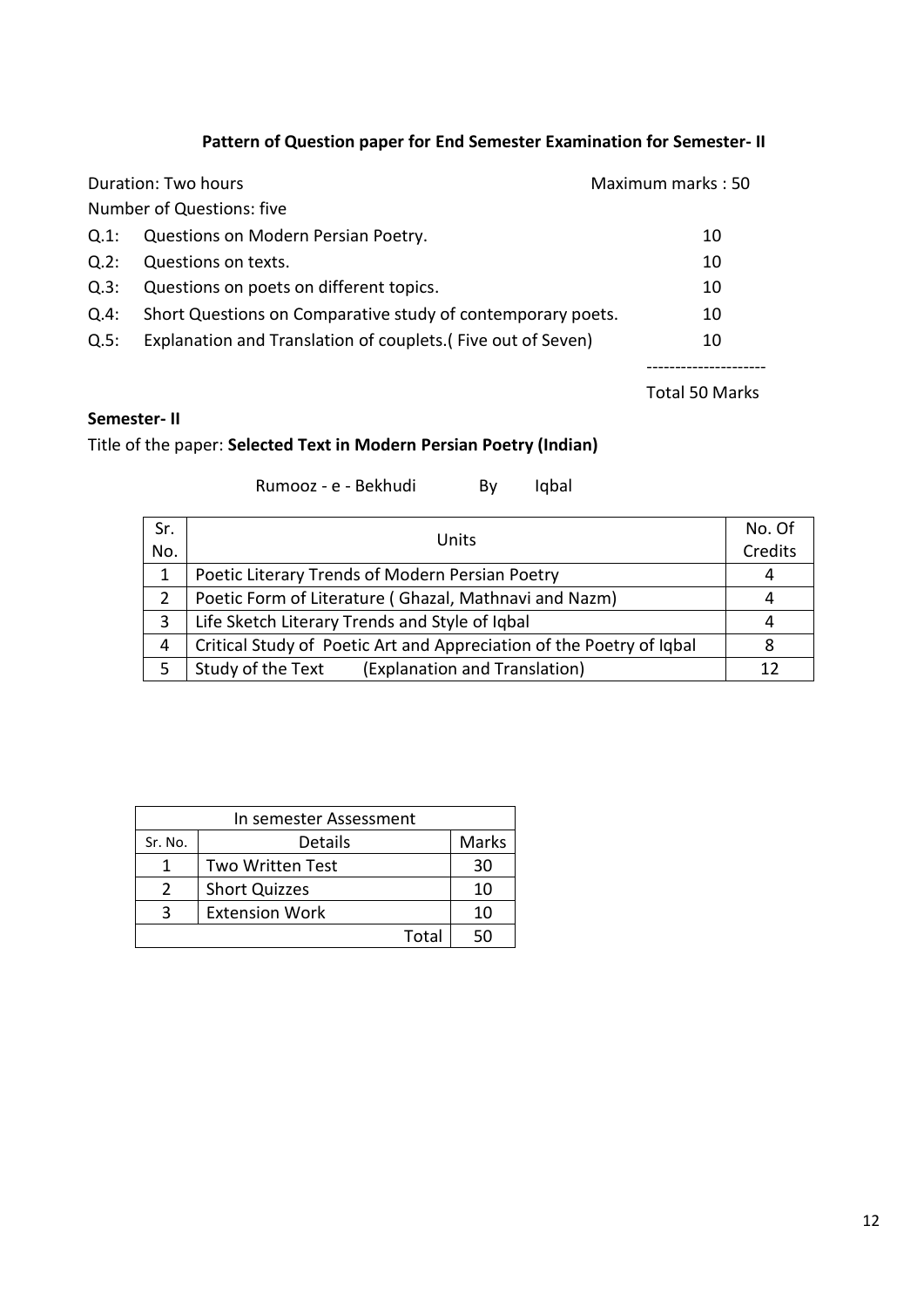## **Pattern of Question paper for End Semester Examination for Semester- II**

|           | <b>Duration: Two Hours</b>                                  | Maximum marks: 50 |
|-----------|-------------------------------------------------------------|-------------------|
|           | Number of Questions: five                                   |                   |
| Q.1:      | Questions on Modern Poetry.                                 | 10                |
| <b>OR</b> | Development of Persian poetry in Modern period of India.    |                   |
| $Q.2$ :   | Questions on Igbal.                                         | 10                |
| Q.3:      | Questions on Rumooz-e-Bekhudi.                              | 10                |
| Q.4:      | <b>Short Questions.</b>                                     | 10                |
| Q.5:      | Explanation and Translation of couplets (Five out of Seven) | 10                |
|           |                                                             |                   |

Total 50 Marks

#### \*List of reference books

| 1) Tareekh-e-Adbiyat-e-Iran        | Bv | RazaZadehShafaque     |
|------------------------------------|----|-----------------------|
| 2) Literary History of Persia      | Bv | E.G. Brown            |
| 3) Hindustani Farsi AdabKalrtega   | Bv | SayyadAmeerHasanAbidi |
| 4) Jadeed Farsi ShairiKaAsriShaoor | Bv | Dr. Md. Shafi Khan    |
|                                    |    |                       |

#### **##################**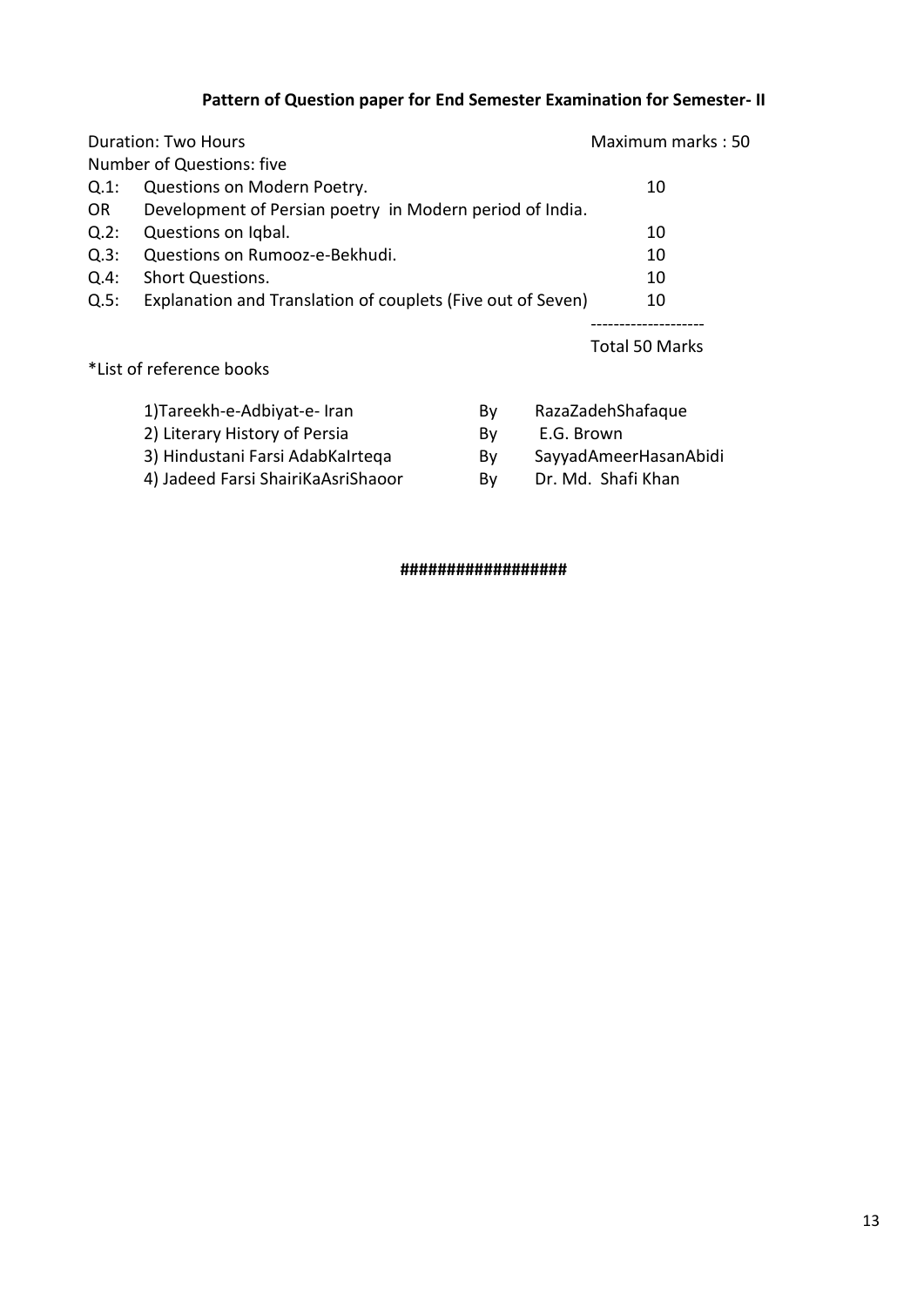# **University of Pune M. A. (Urdu ) Part – I Syllabus (For the Academic Year 2013-14,2014-15, 2015-16)**

Title of the course**: Urdu**

Title of the paper: **General ( Modern Prose and Poetry )**

## **Paper- I**

#### **A) Aims and Objectives:**

- I) To develop the skills of prose writing.
- II) To develop the thought provoking, analytical and critical abilities among the pupils.
- III) To acquaint the pupils with modern trends of literature.
- IV) To enable students to explain the couplets.

#### **B) SEMESTER -I :**

#### Title of the paper : **Modern Prose Text ( Selected two Prose Texts from Modern Urdu Literature )**

| 1) Yadgaar-e-Ghalib | By | Maulana Altaf Husain Hali |
|---------------------|----|---------------------------|
|---------------------|----|---------------------------|

| Sr.<br>No.     | Units                                                         | No. Of<br>Credits |
|----------------|---------------------------------------------------------------|-------------------|
|                | Effects of Aligarh Literary Movement on Urdu Literature       |                   |
| $\overline{2}$ | Chronological Development of Autobiography Writing in Urdu    |                   |
| 3              | Life Sketch Literary Trends, Style and Literary Works of Hali |                   |
| 4              | Critical Study of Yadgaar-e-Ghalib                            |                   |

#### 2) Taubatunnusuh By Deputy Nazeer Ahmed

| Sr.<br>No.     | Units                                                                           | No. Of<br>Credits |
|----------------|---------------------------------------------------------------------------------|-------------------|
| 1              | Effects of Aligarh Literary Movement on Urdu Literature                         | 4                 |
| $\overline{2}$ | Chronological Development of Novel Writing in Urdu                              |                   |
| 3              | Life Sketch Literary Trends, Style and Literary Works of Deputy<br>Nazeer Ahmed | 4                 |
| 4              | Critical Study of Taubatunnusuh                                                 |                   |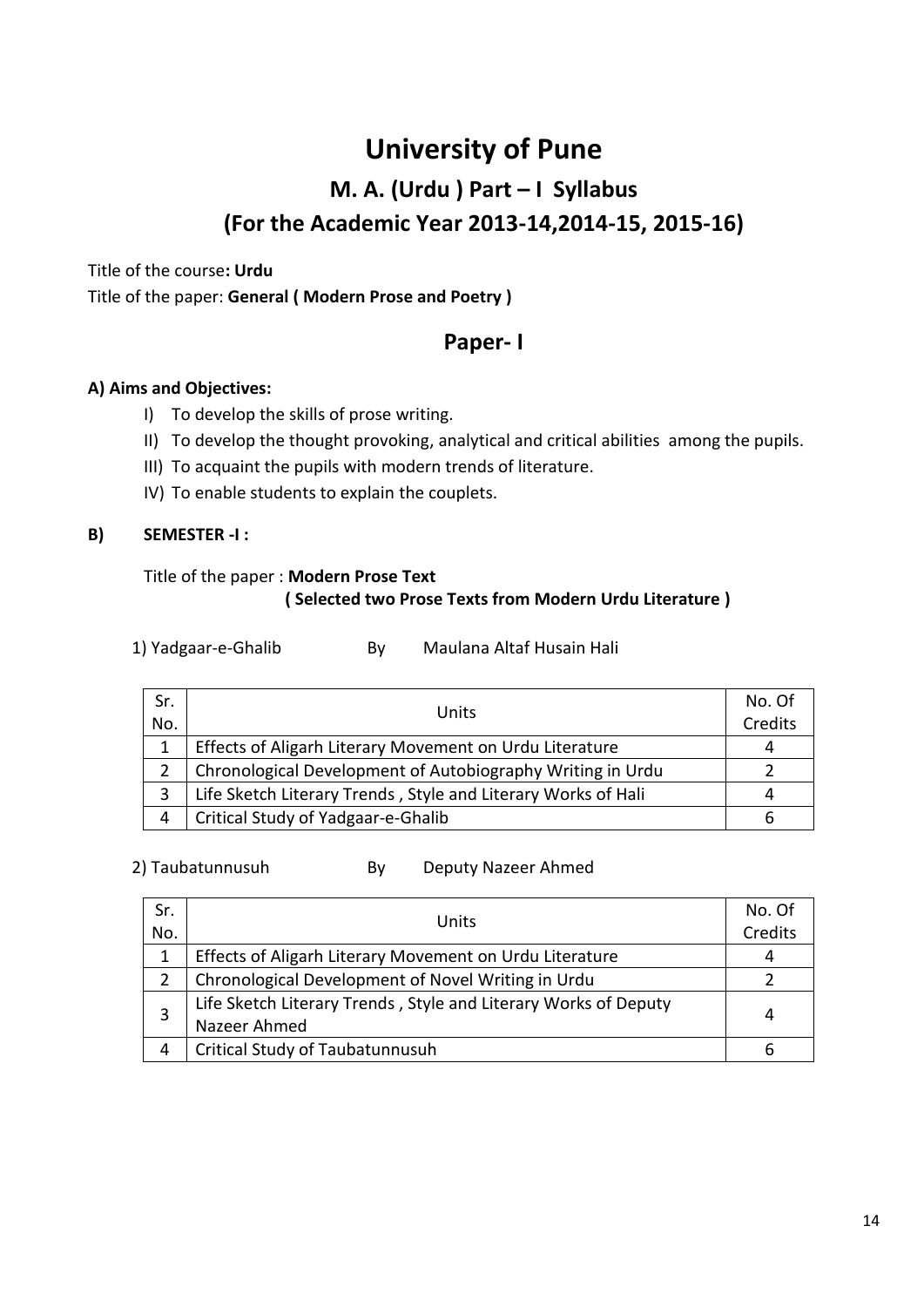| In semester Assessment |                         |       |
|------------------------|-------------------------|-------|
| Sr.                    |                         | Marks |
| No.                    | Details                 |       |
| 1                      | <b>Two Written Test</b> | 30    |
| $\overline{2}$         | <b>Library Notes</b>    | 10    |
| 3                      | Assignments             | 10    |
|                        | Total                   | 5Λ    |

### **Pattern of Question paper for End Semester Examination for Semester - I**

Duration: Two Hours **Maximum marks** : 50 Number of Questions: five

| Q.1:    |    | One Question on the author with internal choice. (MaulanaAltaf Husain Hali) | 10 |
|---------|----|-----------------------------------------------------------------------------|----|
| $Q.2$ : |    | One critical question on the text with internal choice. (Yadgar-e-Ghalib)   | 10 |
| Q.3:    |    | One question on author with internal choice. (Deputy Nazeer Ahmed)          | 10 |
| Q.4:    |    | One critical question on the text with internal choice. (Taubatunnusuh)     | 10 |
| Q.5:    |    | Short Notes on both texts.                                                  |    |
|         | a) | Summary (Yadgar-e-Ghalib) (One out of Three)                                | 05 |
|         | b) | Characters Taubatunnusuh. (One out of Three)                                | 05 |
|         |    |                                                                             |    |

**Total 50 Marks**

#### **Semester - II**

#### Title of the paper:**Modern poetry texts**

#### Selected two Poetry texts from Modern Urdu Literature

| 1) Aatish-e-Gul | By | Jigar Muradabadi |
|-----------------|----|------------------|
|-----------------|----|------------------|

| Sr. | Units                                                          | No. Of |
|-----|----------------------------------------------------------------|--------|
| No. |                                                                |        |
|     | Chronological Development of Urdu Ghazal                       |        |
|     | Life Sketch Literary Trends, Style and Literary Works of Jigar |        |
|     | Critical Study of Aatish-e-Gul                                 |        |
|     | <b>Explanation of Cauplets</b>                                 |        |

#### 2) Dast-e-Saba By Faiz Ahmed Faiz

| Sr.<br>No. | Units                                                         | No. Of<br>Credits |
|------------|---------------------------------------------------------------|-------------------|
|            | Effects of Progressive Writers' Movement on Urdu Literature   |                   |
|            | Life Sketch Literary Trends, Style and Literary Works of Faiz |                   |
|            | Critical Study of Dast-e-Saba                                 |                   |
| 4          | <b>Explanation of Cauplets</b>                                |                   |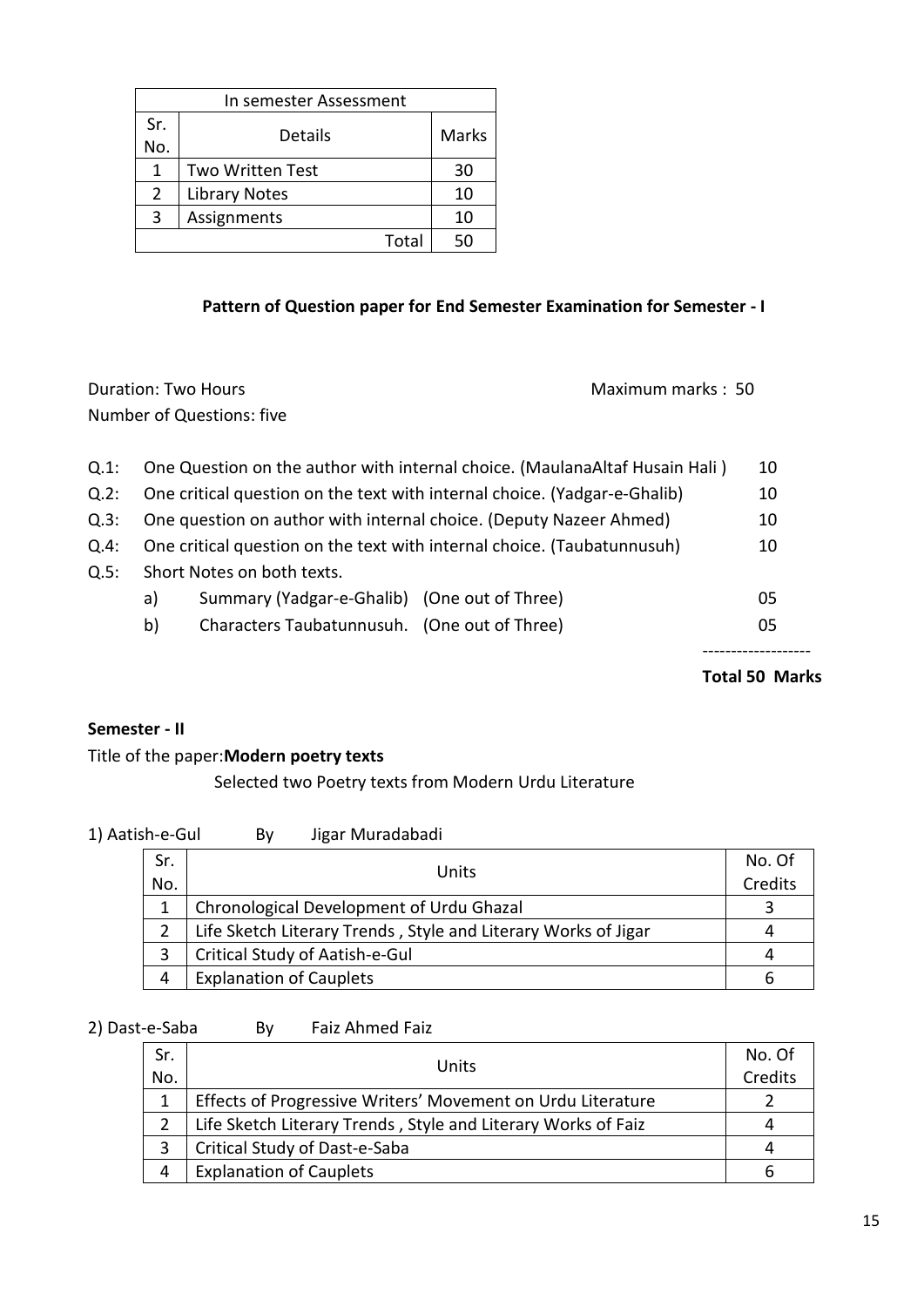| In semester Assessment |                       |       |  |
|------------------------|-----------------------|-------|--|
| Sr. No.                | Details               | Marks |  |
|                        | Two Written Test      | 30    |  |
| $\mathcal{L}$          | <b>Short Quizzes</b>  | 10    |  |
|                        | <b>Extension Work</b> | 10    |  |
|                        | Total                 |       |  |

### **Pattern of Question paper for End Semesters Examination for semester -II**

Duration: Two Hours **Maximum marks** : 50 Number of Questions: five

| Q1.  | Critical question on the poet with Internal choice. (JigarMuradabadi)        | 10 |
|------|------------------------------------------------------------------------------|----|
| Q2.  | One critical question on poetry text with internal choice. (Aatish-e-Gul)    | 10 |
| Q.3  | One question on the poet with internal choice. (Faiz Ahmed Faiz)             | 10 |
| Q4.  | One critical question on the poetry text with internal choice. (Dast-e-Saba) | 10 |
| Q.5: | Explanation of couplets from both Text Books (Five out of Seven)             | 10 |
|      |                                                                              |    |

Total 50 Marks

\*List of reference books.

| 1) Nazeer Ahmed Ke Navel (TanquidiMutaleya)     | By | Dr.AshfaqueAhemad Khan  |
|-------------------------------------------------|----|-------------------------|
| 2) Novel KyaHai                                 | By | Dr.Mohd. AhesanFarooqui |
| 3) Ghazal AurMutaleya-e-Ghazal                  | By | Dr.EbadatBrailvi        |
| 4)JadeedShairi                                  | By | Dr.EbadatBrailvi        |
| 5) Udru Main Taraqqui Pasand Adabi Tahreek      | By | Khalil-ur-RahmanAzmi    |
| 6) Urdu Novel kiTareek-wa-Tanquid               | By | Ali Abbas Husaini       |
| 7) Faiz Ki Shairi Mein IshtrakiRujhanat         | By | Dr. Aziza Bano          |
| 8) Faiz Ki Ghazal (TajziyatiMutaleya)           | By | Dr.NaazBegam            |
| 9) MaulviNazeerAhemadDehlvi Number              | By | Fikr-o-Nazar, Aligarh   |
| 10) FaizAhemadFaiz Ki Jamaliyat                 | By | Shakeel-ur-Rahman       |
| 11) Urdu Navel KaAgaz-wa-Irteque (1857 to 1914) | By | AzeemusshanSiddiqui     |
| 12) Urdu Ghazal KaTareekhilrtequa               | By | Dr.GhulamAasiRasheedi   |
| 13) Hali Number                                 | By | Fikr-o- Nazar, Aligarh  |
|                                                 |    |                         |

**\*\*\*\*\*\*\*\*\*\*\*\*\*\*\*\*\*\*\*\*\*\*\*\***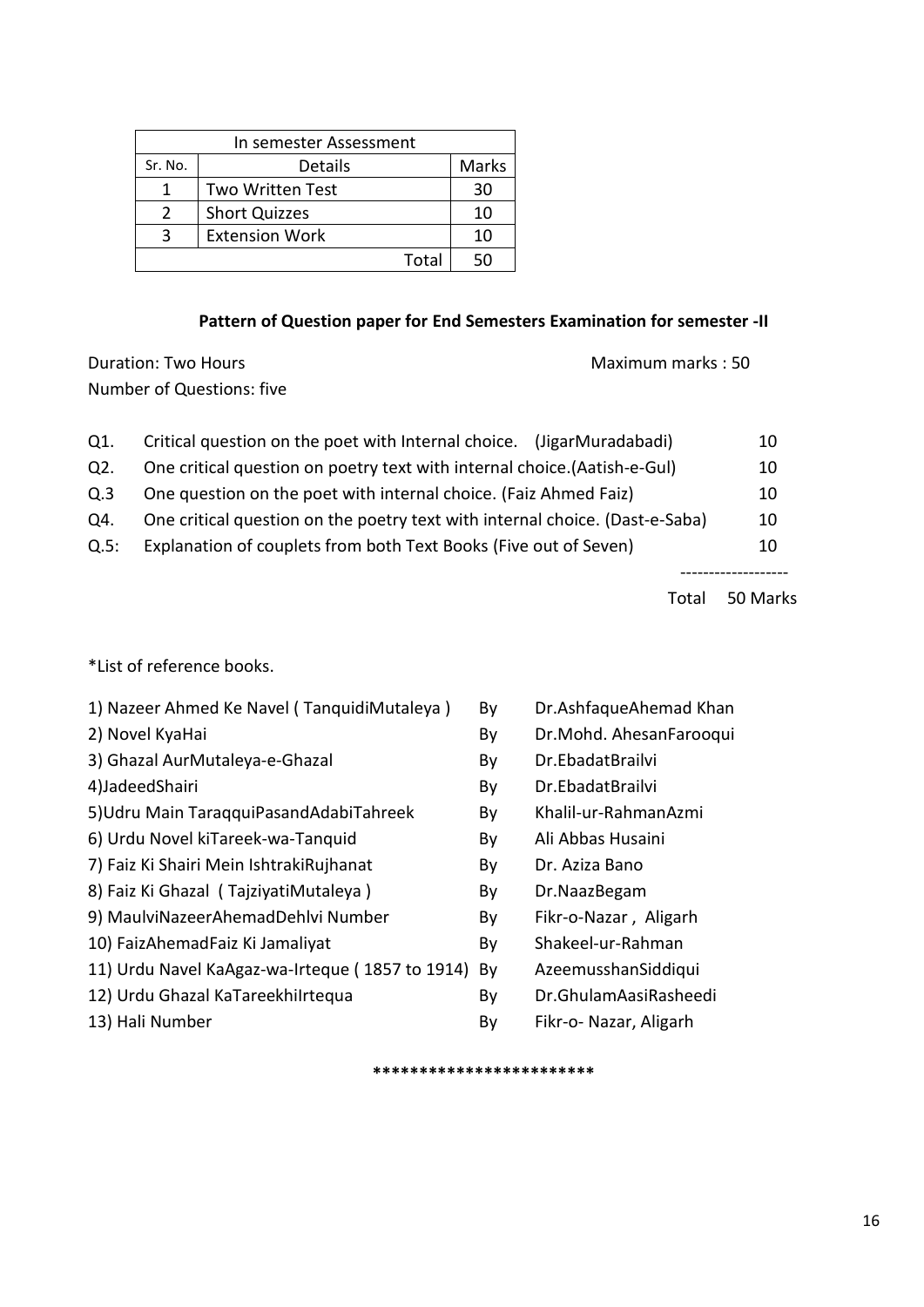# **University of Pune M. A. (Urdu ) Part – I Syllabus (For the Academic Year 2013-14,2014-15, 2015-16)**

Title of the course: **Urdu** Title of the paper: **MassMedia, Classical Prose and Poetry Texts**

## **Paper - II**

#### **A) Aims and Objectives:**

- I) To curb the sense of hesitations among the pupils.
- II) To develop the delivering skills through writing and speaking among the pupils.
- III) To improve the knowledge and understanding peculiarities and importance of classical literature with special study of Deccani literature.
- IV) To develop the critical, analytical and comparison abilities among the pupils.

#### **B) SEMESTER -I**

#### Title of the paper: **Mass Media(Print Media and Electronic Media)**

Unit I : Print Media

| Sr.<br>No.   | Units                                                                                                                                                                              |   |
|--------------|------------------------------------------------------------------------------------------------------------------------------------------------------------------------------------|---|
| $\mathbf{1}$ | News - Various types of News i.e. Local, National and International<br>Levels, on current events, Sport News, Criminal News etc.                                                   | 6 |
| 2            | Interview, Reportaz, Dialogue writing, Script writing                                                                                                                              | 8 |
| 3            | Evolutionary Development of TV in India - TV, Drama, Telifilm,<br>Filmdrama, FilmSerial, Advertisement, use an importance of<br>computers and Internet                             | 6 |
| 4            | Translation - As an Art, its importants and utility                                                                                                                                | 6 |
| 5            | Film Industries - Evolutionary development of film industry in India.<br>Effects of film on culture and morality.<br>Types of Film - Documentry Educational, criminal, Feature etc | 6 |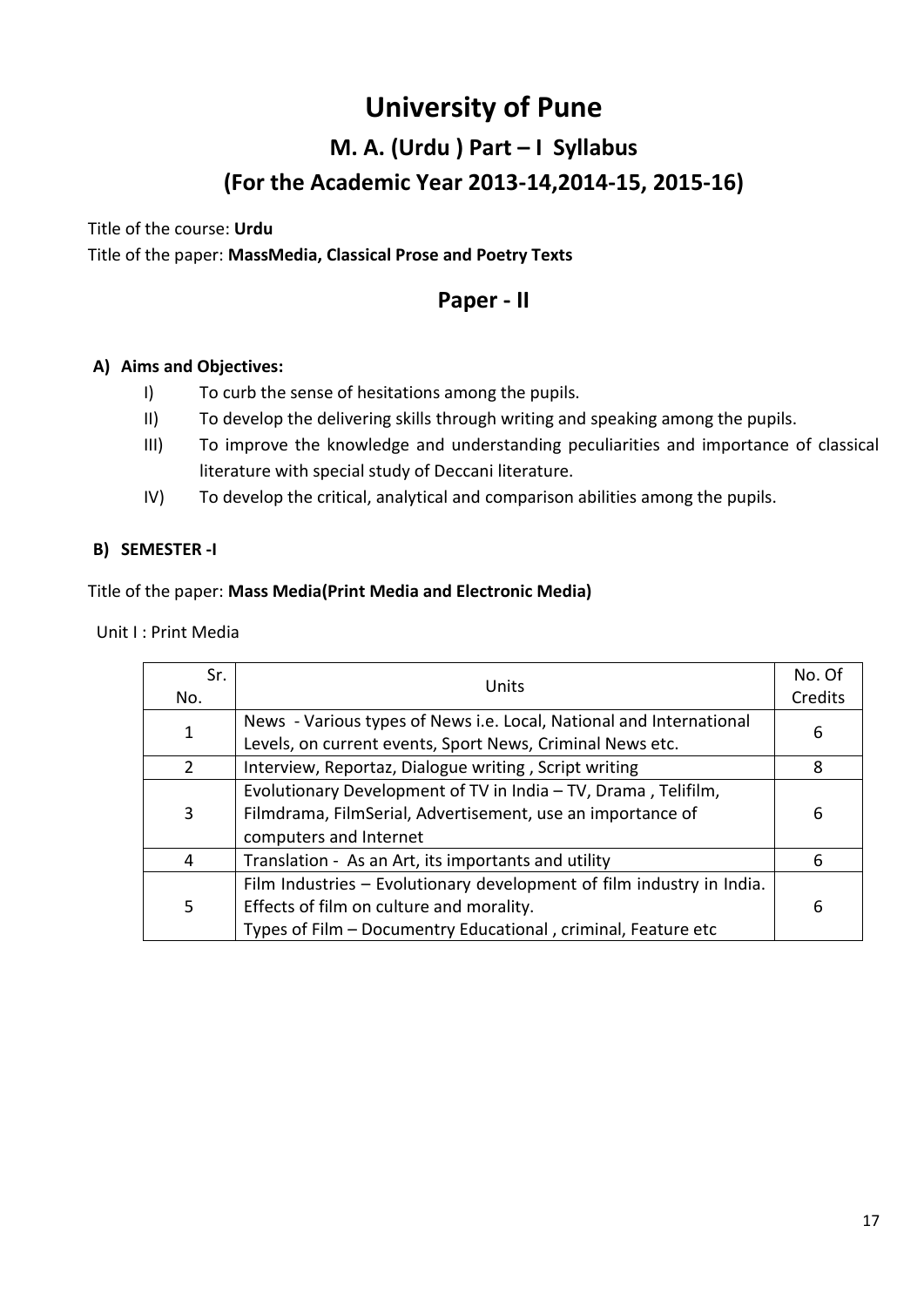| In semester Assessment |                         |              |  |
|------------------------|-------------------------|--------------|--|
| Sr.                    | Details                 | <b>Marks</b> |  |
| No.                    |                         |              |  |
| 1                      | <b>Two Written Test</b> | 30           |  |
| 2                      | <b>Library Notes</b>    | 10           |  |
| 3                      | Assignments             | 10           |  |
| Total                  |                         |              |  |

#### **Pattern of Question paper for End Semester Examination for Semester - I**

| Duration: Two Hours       | Maximum marks: 50 |
|---------------------------|-------------------|
| Number of Questions: Five |                   |
|                           |                   |

| Q1. | Critical question on TV with internal choice.                          | 10 |
|-----|------------------------------------------------------------------------|----|
| Q2. | One critical question on Translation as an Art, Importance and utility | 10 |
|     | with internal choice.                                                  |    |
| Q3. | One critical question Print media with internal choice.                | 10 |
| Q4. | One question on Film industry with internal choice.                    | 10 |
| Q.5 | Short Note on various branches of Mass Media. (Two out Four)           | 10 |
|     |                                                                        |    |

#### Total 50 Marks

#### **Semester - II**

#### Title of the paper:**Classical Prose and Poetry Texts**

1) Fasana-e-Ajaeb By Rajab Ali Baig Suroor

| Sr. | Units                                                              | No. Of |
|-----|--------------------------------------------------------------------|--------|
| No. |                                                                    |        |
|     | Importance of Dastan Writing in Literature                         |        |
|     | Techniques of Dastan Writing and Silent feature of Lucknawi        |        |
|     | Dabistan                                                           |        |
|     | Life Sketch Literary Trends, Style and Literary Works of Rajab Ali | 4      |
|     | <b>Baig Suroor</b>                                                 |        |
| 4   | Critical Study of Fasana-e-Ajaeb                                   |        |

### 2) PhoolBan By Ibne-Nishati

| Sr.<br>No. | Units                                              | No. Of<br>Credits |
|------------|----------------------------------------------------|-------------------|
|            | Mathnavi as Poetic form of Litereture              |                   |
|            | Silent Features of Daccani Mathnavi                | 4                 |
|            | Study of Contemporary Poets of ibne Nishati        |                   |
| 4          | Life Sketch Literary Trends, Style of Ibne Nishati | 4                 |
|            | Critical Study of Bhool Ban                        |                   |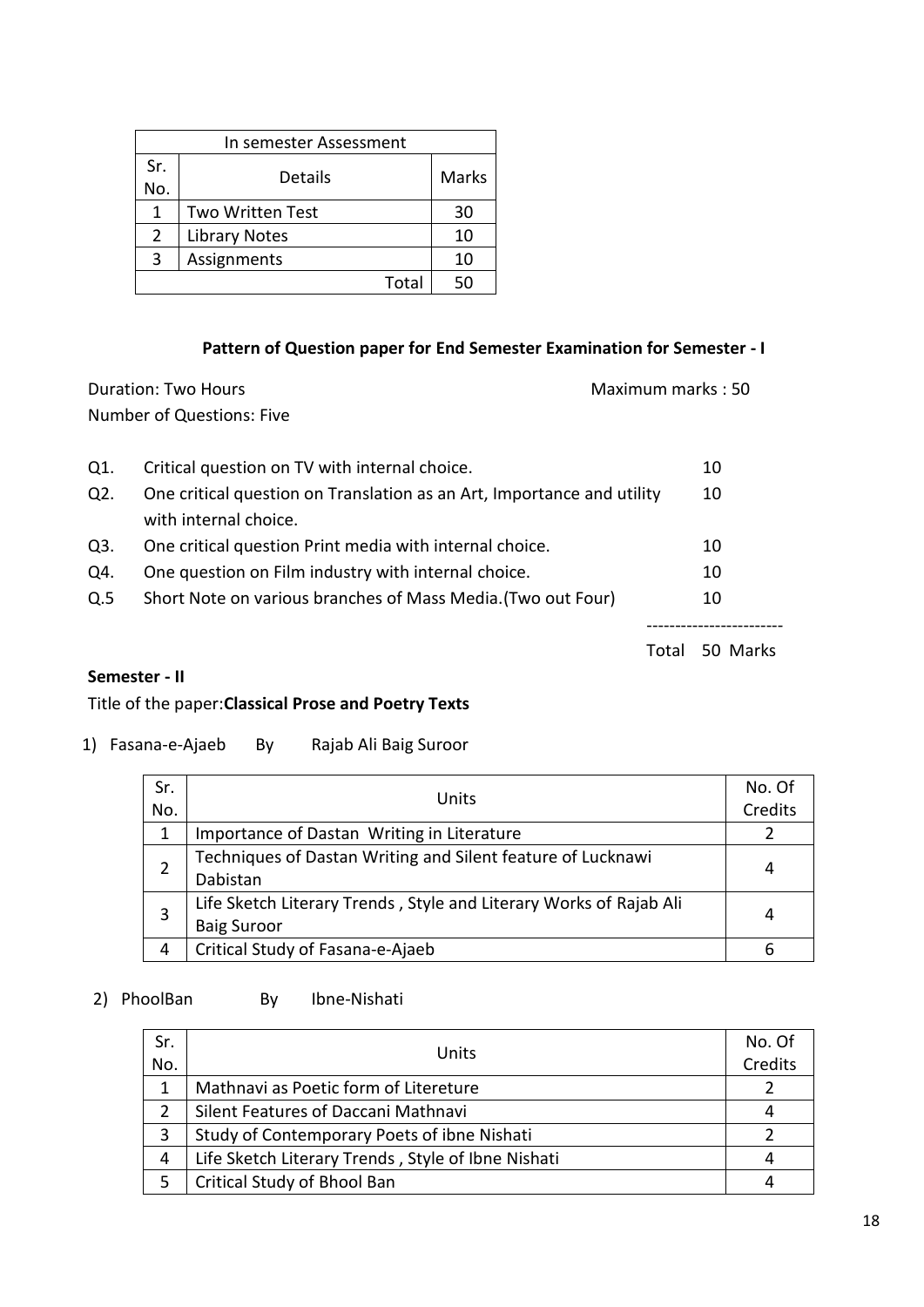| In semester Assessment |                       |       |  |
|------------------------|-----------------------|-------|--|
| Sr. No.                | Details               | Marks |  |
|                        | Two Written Test      | 30    |  |
| $\mathcal{P}$          | <b>Short Quizzes</b>  | 10    |  |
|                        | <b>Extension Work</b> | 10    |  |
|                        | Total                 |       |  |

#### **Pattern of Question paper for End Semester Examination for semester - II**

Duration: Two Hours Maximum marks : 50 Number of Questions: Five

| Q.1            | Critical question on author with internal choice. (Rajab Ali BaigSuroor) | 10 |
|----------------|--------------------------------------------------------------------------|----|
| Q <sub>2</sub> | Critical question on the text with internal choice. (Fasana-e-Ajaeb)     | 10 |
| Q.3            | Question on the poet with internal choice. (Ibne-Nishati)                | 10 |
| Q.4            | Critical question on the poetry text with internal choice. (Phool Ban)   | 10 |
| Q.5            | Short Note on both Text Books. (Two out of Four)                         | 10 |

---------------------

Total 50 Marks

\*List of reference books.

| 1) Radio NashriyatTareekh, AsnafAurPeshkash        |    | Bv | ZubaiShadab           |
|----------------------------------------------------|----|----|-----------------------|
| 2) TarjumaKa Fan AurRewat                          | By |    | Dr.QamarRaees         |
| 3) Urdu DastaanTareekh-wa-Tanquid                  |    | By | Dr.QamrulhudaFareedi  |
| 4) DeccaniAdab Ki Tareekh                          |    | By | Dr.MohiyuddinQadirZor |
| 5) Urdu MasnaviKalrtequa                           |    | By | Abdul QadriSarvari    |
| 6) Urdu Naser-Asnaf-wa-Asaalib                     |    | Bv | QamrulhudaFareedi     |
| 7)LucknowKaAdabiMahol (BisiwienSadiKeNisf-e-Awwal) |    |    | By Md. Ali Johar      |
| 8) Dastan Ka Fan                                   |    | By | Dr.Athar Pervez       |

**\*\*\*\*\*\*\*\*\*\*\*\*\*\*\*\*\*\*\*\*\*\*\*\***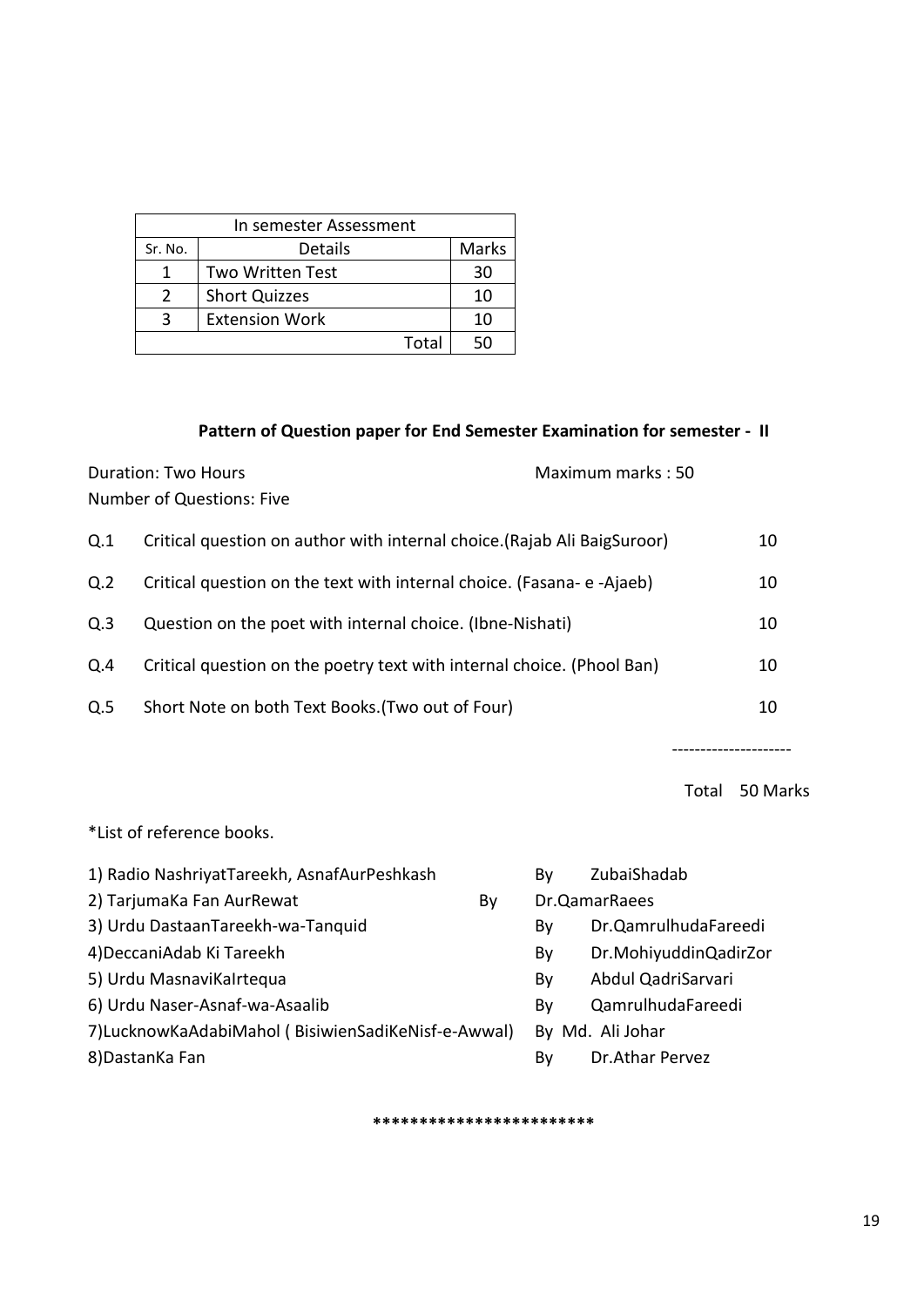## **M. A. (Urdu ) Part – I Syllabus (For the Academic Year 2013-14,2014-15, 2015-16)**

Title of the course**: Urdu**

Title of the paper: **Essay, Rhetorics, Prosody and Philology**

## **Paper -III**

#### **A) Aims and Objectives**:

- I) To increase the aesthetic sense among the pupils.
- II) To develop the skill of scansion the couplet among the pupils.
- III) To develop the skill of Essay writing.
- IV) To develop the analytical sense of the pupil.

#### **B) SEMESTER - I**

#### Title of the paper: **Essay, Rhetoric, Prosody and Translation**

| Sr. | Units                      | No. Of  |
|-----|----------------------------|---------|
| No. |                            | Credits |
|     | Essay on General           | 4       |
|     | <b>Literary Topics</b>     |         |
| 3   | Study of Figures of Speech |         |
| 4   | Parts of Speech            |         |
|     | Scansion                   |         |

| In semester Assessment |                         |       |  |
|------------------------|-------------------------|-------|--|
| Sr.                    | Details                 | Marks |  |
| No.                    |                         |       |  |
| 1                      | <b>Two Written Test</b> | 30    |  |
| 2                      | <b>Library Notes</b>    | 10    |  |
| 3                      | Assignments             | 10    |  |
|                        | Total                   | 50    |  |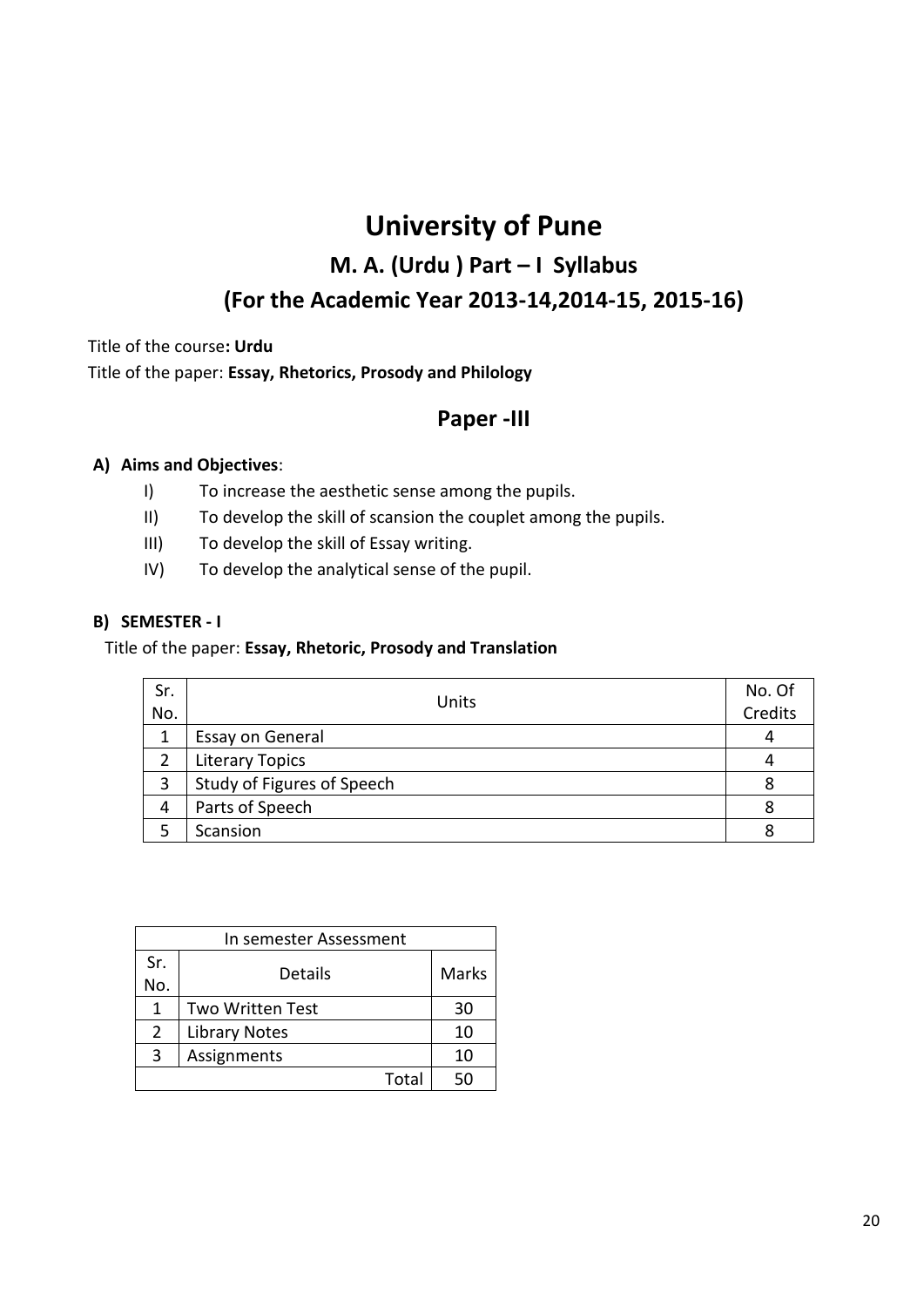#### **Pattern of Question paper for End Semester Examination for semester - I**

|                | Number of Questions: Five                                              |    |
|----------------|------------------------------------------------------------------------|----|
| Q <sub>1</sub> | Question on an essay on current and literary topics. (One out of Five) | 10 |
| Q <sub>2</sub> | Question on Figures of speech. (Five out of Seven)                     | 10 |
| Q <sub>3</sub> | Question on Parts of speech. (Five out of Seven)                       | 10 |
| Q4             | Scansion the couplets. (Two out of Four)                               | 10 |
| Q <sub>5</sub> | Translate from English to Urdu. (One out of Three)                     | 10 |
|                |                                                                        |    |

Duration: Two Hours **Maximum marks** : 50

Total 50 Marks

#### **Semester - II**

#### Title of the paper: **Philology**

| Sr.<br>No.    | Units                                                  | No. Of<br>Credits |
|---------------|--------------------------------------------------------|-------------------|
| 1             | Chronological Development of Urdu Language             | 6                 |
| $\mathcal{P}$ | Thoughts of Schools about Origin of Urdu Language      | 6                 |
| 3             | Correlation between Urdu Language and other Subjects   | 4                 |
| 4             | Importance and kinds of Phonetics                      | 6                 |
| 5             | The Role of Sufi's in the Development of Urdu Language |                   |
| 6             | Origin of Urdu Language                                |                   |

| In semester Assessment |                         |       |  |
|------------------------|-------------------------|-------|--|
| Sr. No.                | Details                 | Marks |  |
|                        | <b>Two Written Test</b> | 30    |  |
| $\mathcal{L}$          | <b>Short Quizzes</b>    | 10    |  |
|                        | <b>Extension Work</b>   | 10    |  |
|                        | Total                   | 50    |  |

#### **Pattern of Question paper for End Semester Examination for Semester - II**

Duration: Two Hours **Maximum marks** 50 Number of Questions: Five

All Question carry equal marks (10 marks)

-- Four questions on philology with internal choice.

-- One question on Short Note with internal choice.(Two out of Four)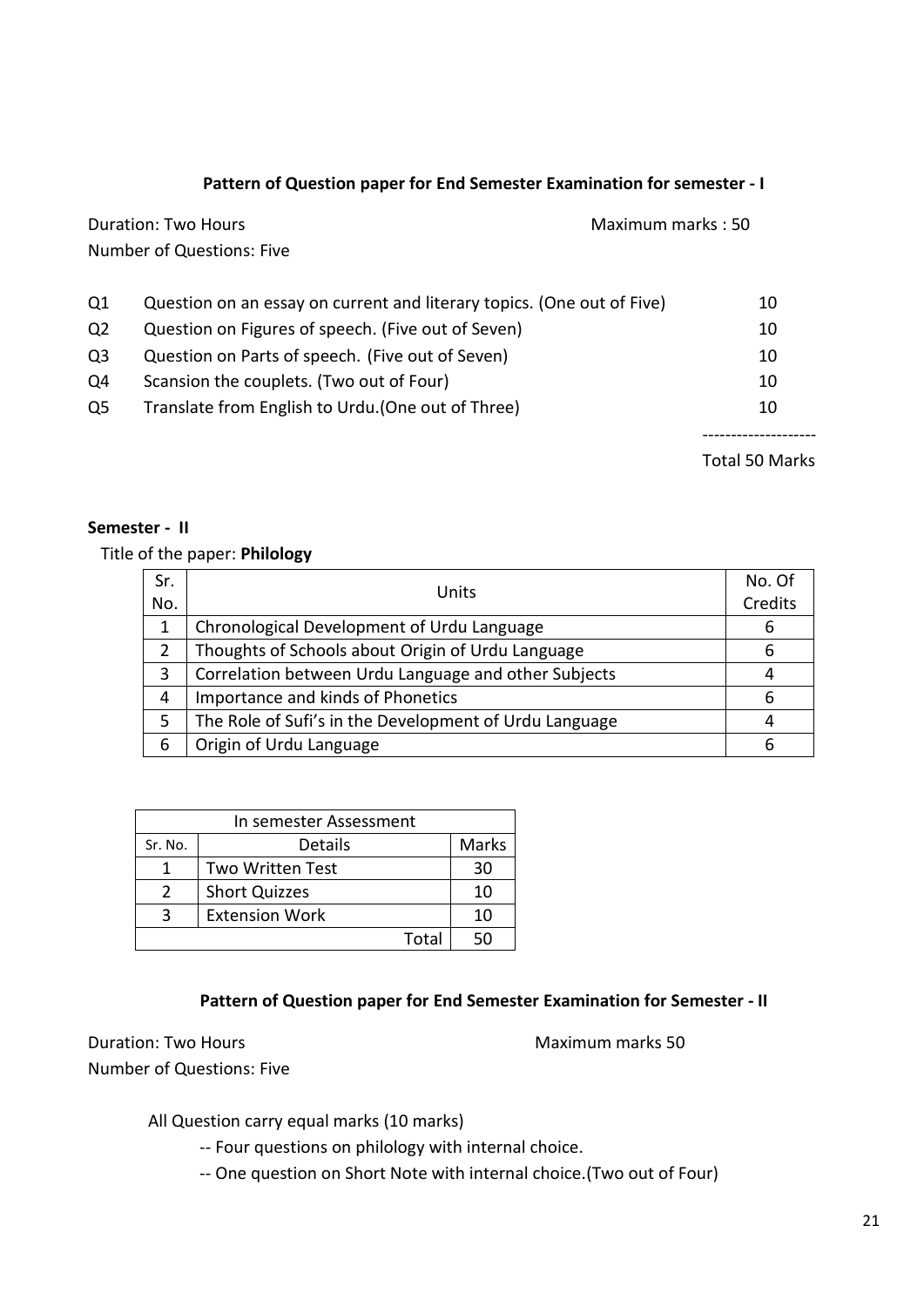\*List of reference books.

| 1) Tafheem-ul-Blagat         | Β١ |
|------------------------------|----|
| 2) Urdu Sarf                 | B١ |
| 3) Urdu Nauh                 | B١ |
| 4) Qawaed-e-Urdu             | B١ |
| 5) MogadmaTareekZaban-e-Urdu | B١ |
| 6) Urdu Zaban Ki Tareekh     | B١ |
| 7) Urdu Ki LesaniTashkeel    | B١ |
| 8) Hindustani Lesaniyat      | B١ |
| 9) Urdu Lesaniyat            | Β١ |
|                              |    |

- y Prof. WahabAshrafi
- v Dr.Mohd. Ansari Ullah
- y Dr.Mohd. Ansari Ullah
- y Dr.MoulviAdbulHaque
- y Prof. Masood Husain Khan
- y Prof. Mirza Khalil AhemadBaig
- y Prof. Mirza Khalil AhemadBaig
- y SayyadMohinuddinQadriZor
- y ShawkatSabzwari

**------------------------------------------------**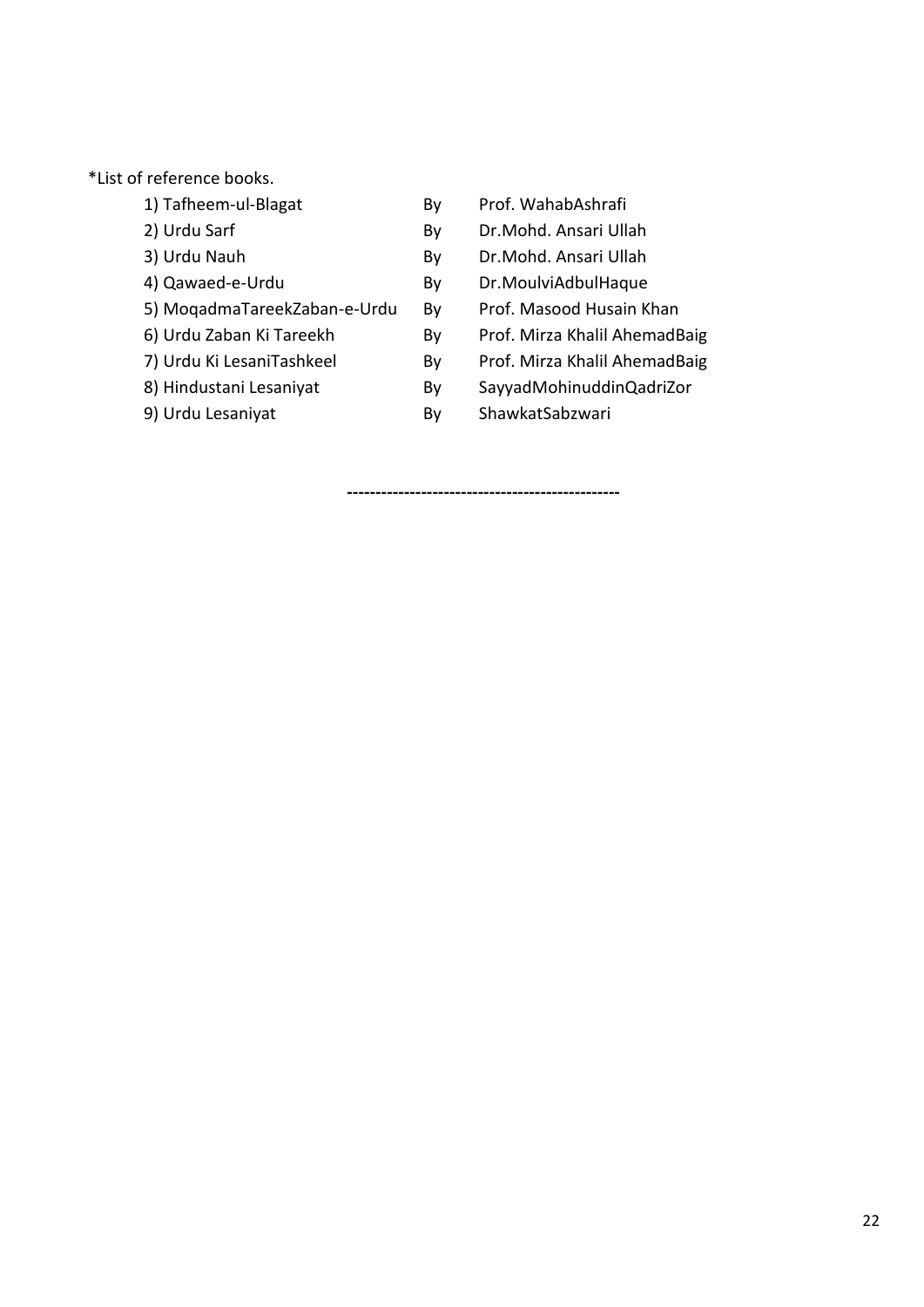# **University of Pune M. A. (Urdu ) Part – I Syllabus (For the Academic Year 2013-14,2014-15, 2015-16)**

Title of the course: **Urdu**

Title of the paper: **Special Study of Prose Writer and a Poet**

### **Paper -IV**

#### **A) Aims and Objectives:**

- I) To develop the skill of prose writing.
- II) To develop the thought provoking and critical abilities among the pupils.
- III) To acquaint the pupils with modern trends of literature.

#### **B) SEMESTER - I**

Title of the paper: **Special Study of a Prose Writer**

Sir Sayyed Ahmed Khan

| Sr.<br>No. | Units                                                                             | No. Of<br>Credits |
|------------|-----------------------------------------------------------------------------------|-------------------|
| 1          | Effects of Aligarh Literary Movement on Urdu Literature                           |                   |
|            | Life Sketch Literary Trends, Style and Literary Works of Sir Sayyed<br>Ahmed Khan | 8                 |
| 3          | Contemporary Prose Writers of Sir Sayyed Ahmed khan                               |                   |
| 4          | Critical Study of Sir Sayyed Ahmed Khan as a Prose Writer                         |                   |

| In semester Assessment |                         |       |  |
|------------------------|-------------------------|-------|--|
| Sr.                    | Details                 | Marks |  |
| No.                    |                         |       |  |
| 1                      | <b>Two Written Test</b> | 30    |  |
| $\overline{2}$         | <b>Library Notes</b>    | 10    |  |
| 3                      | Assignments             | 10    |  |
|                        | Total                   | 50    |  |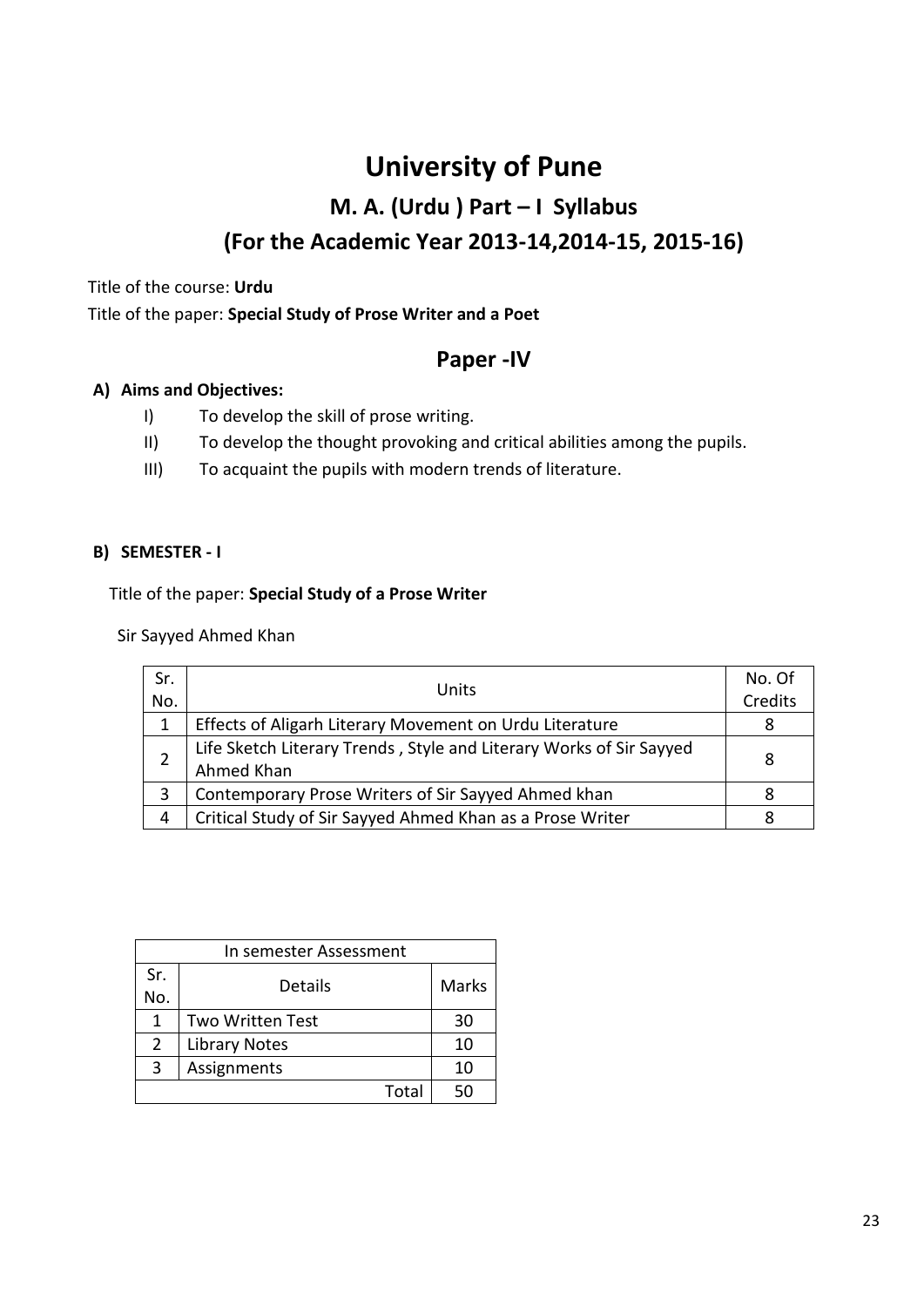#### **Pattern of Question paper for End Semester Examination for Semester -I**

Duration: Two Hours **Maximum marks** : 50 Number of Questions: Five

All Question carry equal marks (10 mark)

- -- Four questions on prose writer, his art and literary works with internal choice.
- -- One question on Short Note. (Two out of Four)

#### **Semester - II**

#### Title of the paper**: Special Study of a Poet**

Sahir Ludhyanwi

| Sr.<br>No. | Units                                                          | No. Of<br>Credits |
|------------|----------------------------------------------------------------|-------------------|
|            | Effects of Progressive Writers' Movement on Urdu Literature    | 6                 |
| 2          | Nazm as poetic form of literature                              | 6                 |
|            | Life Sketch Literary Trends, Style and Literary Works of Sahir | 6                 |
| 4          | Poetic Art of Sahir                                            | 8                 |
|            | Contemporary poets of Sahir                                    |                   |

| In semester Assessment |                         |       |  |
|------------------------|-------------------------|-------|--|
| Sr. No.                | Details                 | Marks |  |
|                        | <b>Two Written Test</b> | 30    |  |
| $\mathcal{L}$          | <b>Short Quizzes</b>    | 10    |  |
| ζ                      | <b>Extension Work</b>   | 10    |  |
|                        | Total                   | 5Λ    |  |

#### **Pattern of Question paper for End Semester Examination for semester - II**

Duration: Two Fours Maximum marks : 50 Number of Questions: Five

All Question carry equal marks (10 mark)

-- Four question on poet his poetic art and literary works with internal choice.

-- One question on Short Note with internal choice.(Two out of Four)